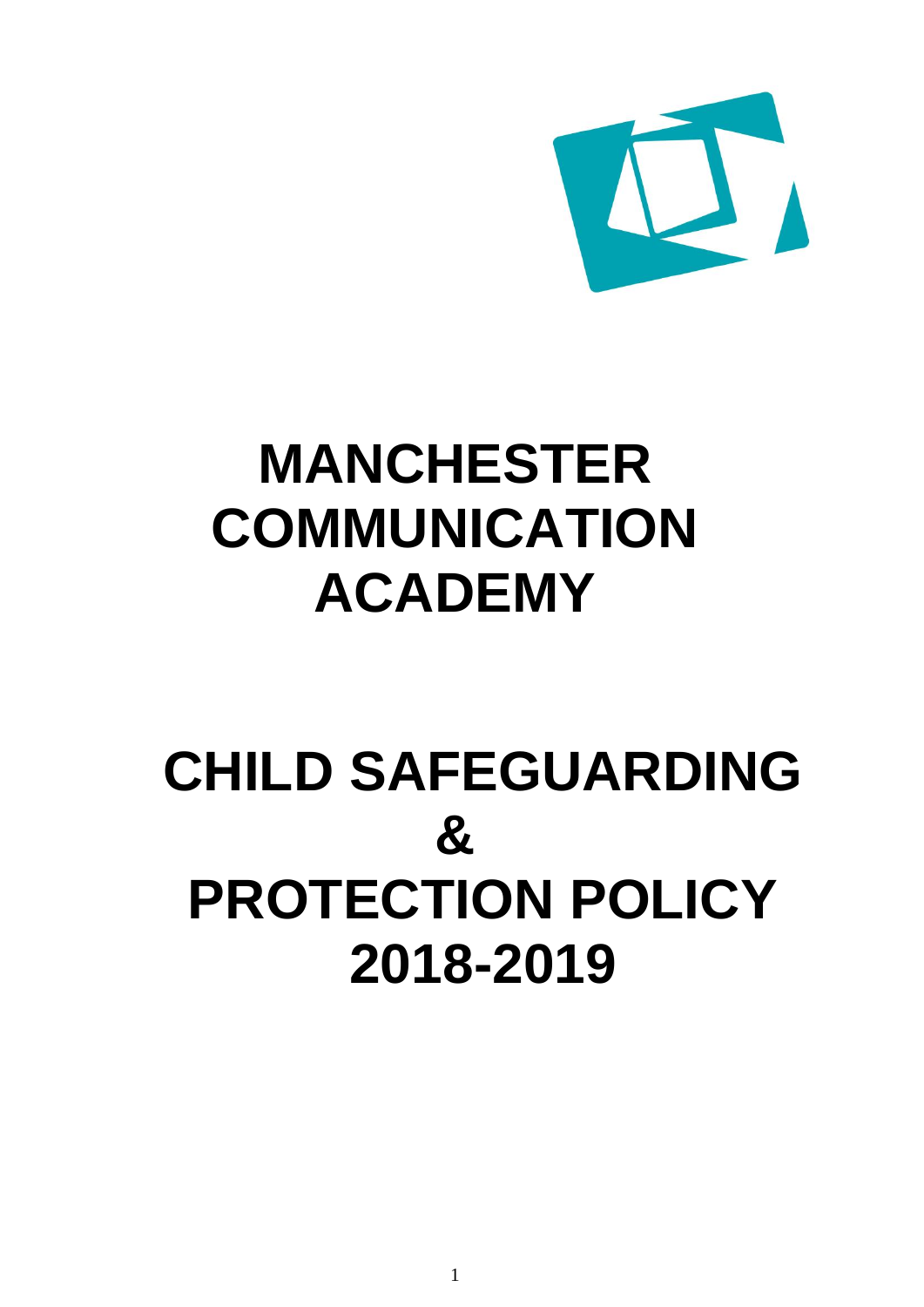# **CHILD SAFEGUARDING & PROTECTION POLICY**

### Manchester Communication Academy

The Principal who has the ultimate responsibility for safeguarding is John Rowlands in their absence, the authorised member of staff is Andrea Grant (Designated Safeguarding Lead – DSL)

### **KEY SCHOOL STAFF & ROLES**

| Name                  | Role                                                 | Location and/or<br><b>Contact Phone</b><br>Number |
|-----------------------|------------------------------------------------------|---------------------------------------------------|
| Karen Batchelor       | Deputy<br>Designated<br>Safeguarding<br>Lead (DDSL)  | 0161 202 0161                                     |
| <b>Cheryl Drury</b>   | Vice Principal -<br><b>PDBW</b>                      | 0161 202 0161                                     |
| Kate Menguy           | Assistant<br>Principal<br>(Alternative<br>Provision) | 0161 202 0161                                     |
| <b>Kirsty Carvell</b> | <b>SENCO</b>                                         | 0161 202 0161                                     |
| Lorna Eyre            | Area Leader -<br>Behaviour &<br>Attendance           | 0161 202 0161                                     |

| <b>NAMED GOVERNOR - Safeguarding</b> | <b>Contact Phone Number/Email</b> |
|--------------------------------------|-----------------------------------|
| ∣ & Prevent                          |                                   |
| Mrs Janice Hayman                    | janice.hayman@btinternet.com      |
|                                      | (under review)                    |

#### **Our procedure if there is a concern about child welfare or safeguarding is:-**

• Share your concerns immediately with the DSL, Andrea Grant, or in her absence the DDSL, Karen Batchelor or the Principal, John Rowlands. The initial concern must be shared verbally and followed up in writing. The relevant reporting forms and other safeguarding information can be found in the Safeguarding pigeon hole in our main school reception.

#### **If you are unable to share this information for any reason you should seek advice and guidance by contacting any of the services listed below**:

 Multi-Agency Safeguarding Hub (MASH) Helpline: **0161 219 2895**, Early Help Hubs: North **0161 234 1973,** Central **0161 234 1975,** South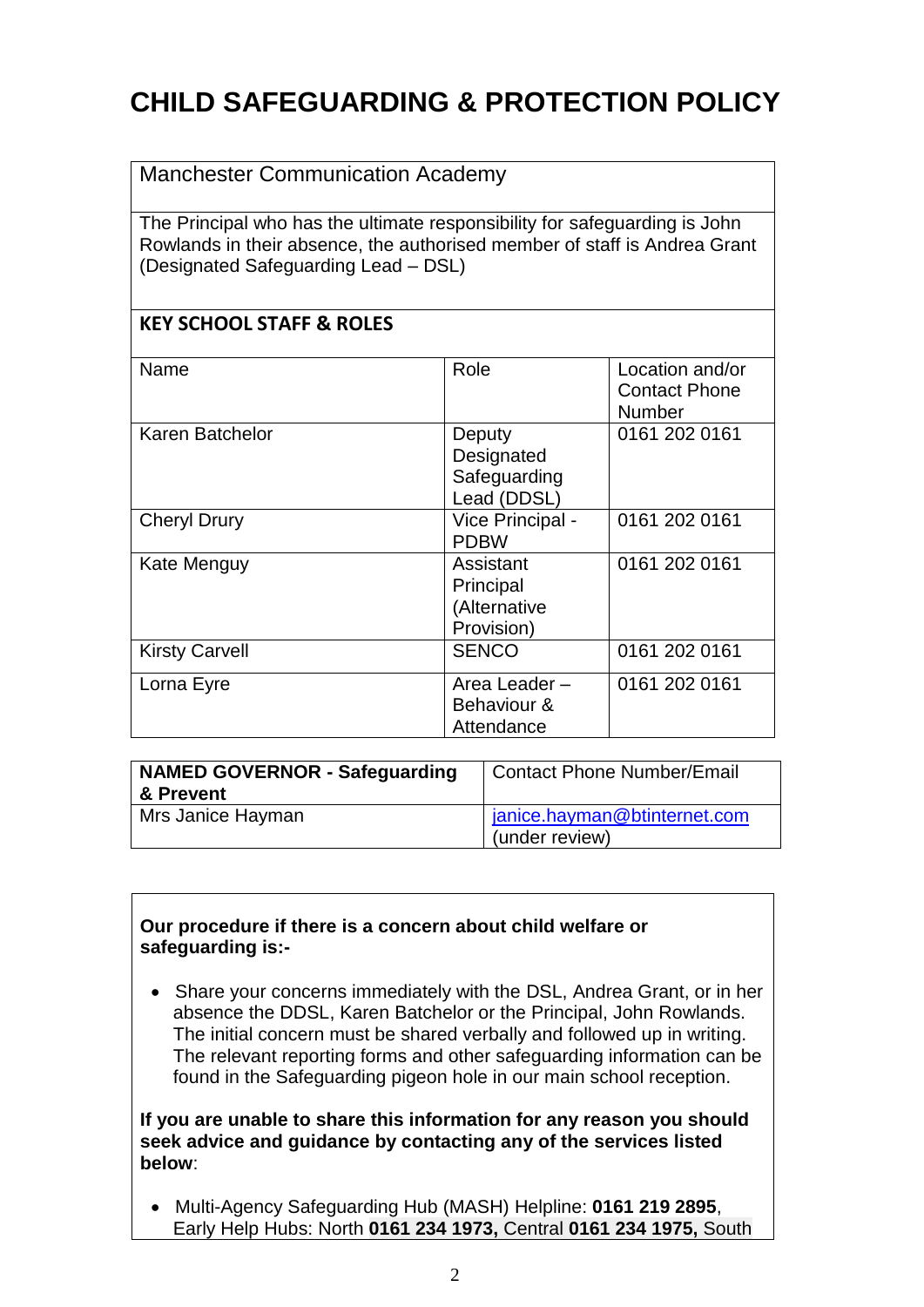#### **0161 234 1977**

.

National Society for the Prevention of Cruelty to Children (NSPCC)**: 0808 800 5000**

Local Authority (LA) Safeguarding in Education Team: **0161 245 7171**

Our procedure if there is an allegation that an adult has harmed a child, or that a child is at risk from a named adult is;

• Share your concerns immediately with the Principal, John Rowlands or the DSL, Andrea Grant. The initial concern must be shared verbally and followed up in writing. The relevant reporting forms and other safeguarding information can be found in the Safeguarding pigeon hole in our main school reception

**If you are unable to share this information for any reason you should seek advice and guidance by contacting any of the services listed below**:

Manchester LA Designated Officer (formerly LADO): **0161 234 1214**.

Our Whistleblowing procedure, should staff and volunteers wish to raise concerns about poor or unsafe practice and potential failures in our safeguarding regime internally or externally, is available via the following:

> A copy of the Whistleblowing Procedure is available to download from our website or from our HR staff

Alternatively you can contact:

• NSPCC Whistleblowing Helpline: 0800 028 0285.

This policy will be reviewed annually unless an incident or new legislation or guidance suggests the need for an interim review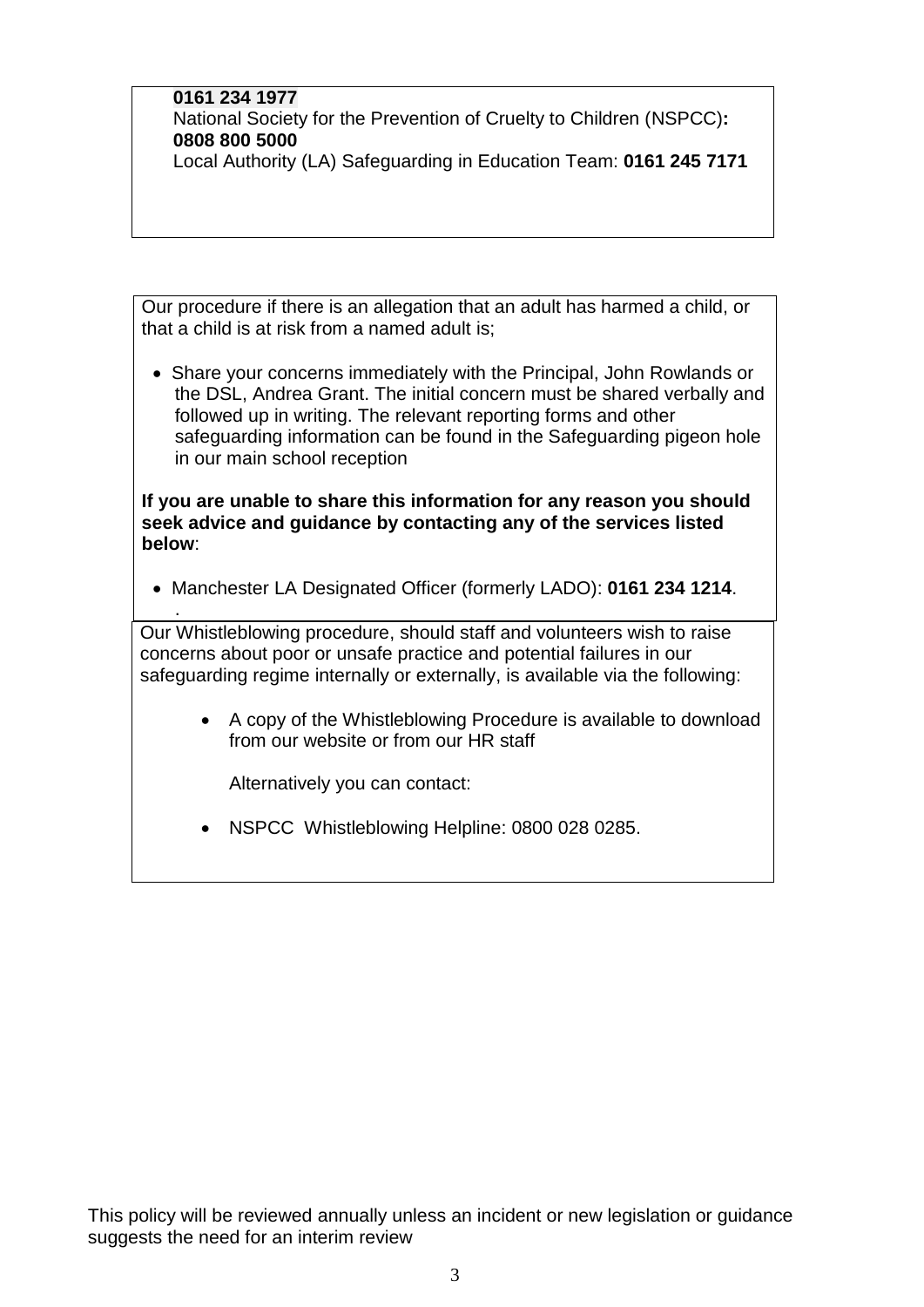| <b>Review Date</b> | Changes made   | By whom             |
|--------------------|----------------|---------------------|
| 31.08.2018         | Policy created | <b>Andrea Grant</b> |
|                    |                |                     |
|                    |                |                     |
|                    |                |                     |

#### **Ratification by Governing Body**

| Academic year | Date of ratification | <b>Chair of Governors</b> |
|---------------|----------------------|---------------------------|
| 2018-2019     | September 2018       | Robin Lawler              |

### CONTENTS:

- 1. Introduction
- 2. Roles & Responsibilities
- 3. Training & Awareness Raising
- 4. Safeguarding/Child Protection Policy & Procedures
- 5. Case Management, Record Keeping & Multi-agency Working
- 6. The Curriculum
- 7. E-Safety
- 8. Safer Recruitment
- 9. Managing Allegations
- 10. Safety On & Off-Site

### APPENDICES:

- A. Part 1 of 'Keeping Children Safe in Education' (KCSIE), statutory guidance to be read by all staff \*
- B. Legislation, Statutory Guidance & Ofsted Framework \*
- C. Non-Statutory Guidance
- D. MCC & MSCB \*
- E. Other Relevant School Polices/Procedures
- F. Other Relevant LA Education Department Policies/Guidance
- G. Abbreviations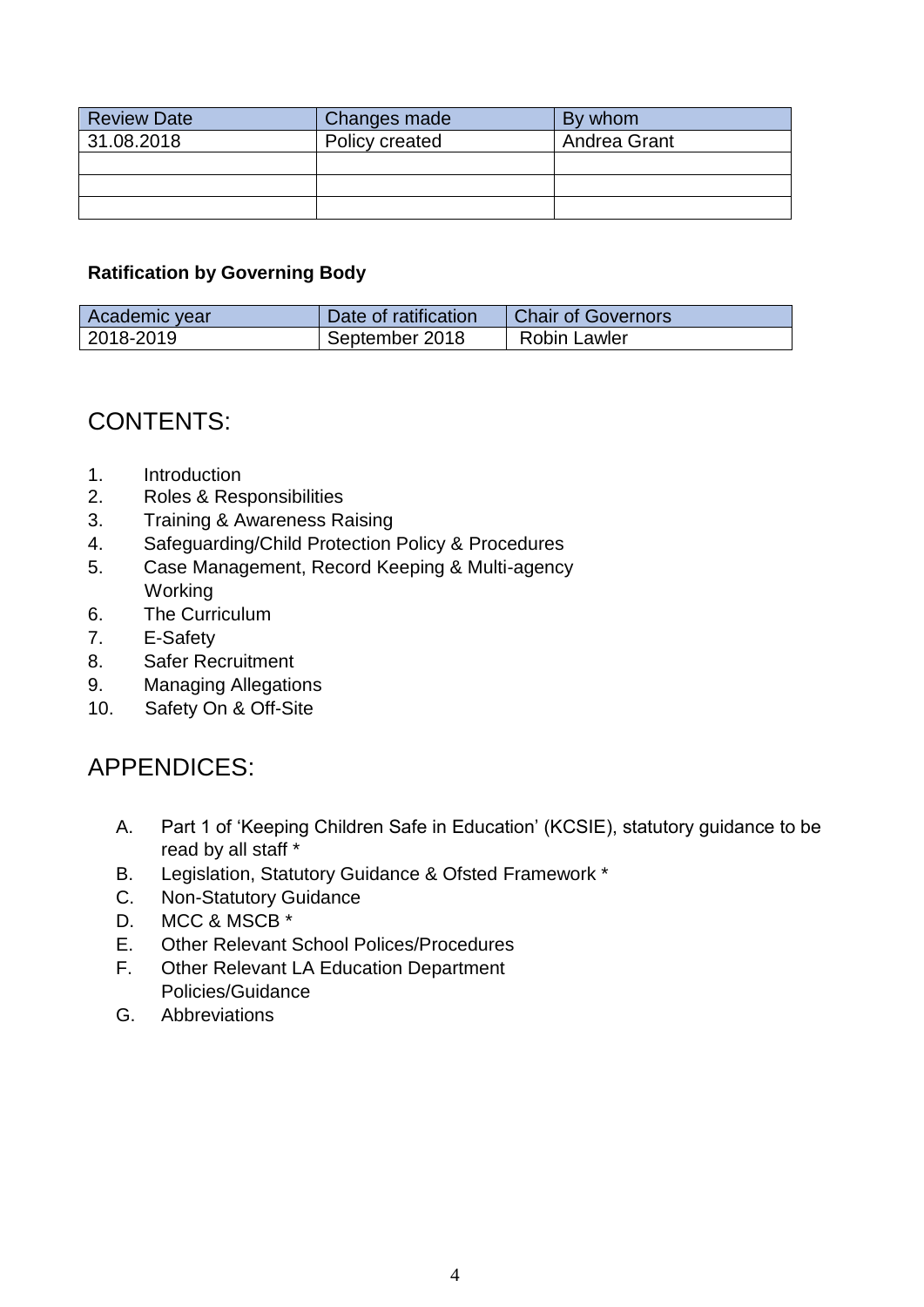# **1. INTRODUCTION**

Through this policy we aim to create and maintain a safe learning environment where all children and adults feel safe, secure and valued and know they will be listened to and taken seriously.

This policy has been developed to ensure that all adults in our school are working together to safeguard and promote the welfare of children and to identify and address any safeguarding concerns and to ensure consistent good practice.

Our approach is child-centred.

'Safeguarding and promoting the welfare of children is everyone's responsibility. Everyone who comes into contact with children and their families and carers has a role to play in safeguarding children. In order to fulfil this responsibility effectively, all practitioners should make sure their approach is child-centred. This means that they should consider, at all times, what is in the best interests of the child.' (KCSIE Sept 2018)

See Appendix A, Part 1 of KCSIE Sept 2018, for definitions of Significant Harm, Physical Abuse, Emotional Abuse and Neglect from and further information about Complex Safeguarding Issues including Child Sexual Exploitation, Peer on Peer Abuse, Domestic Abuse, Radicalisation, Forced Marriage, Female Genital Mutilation, Modern Slavery, Knife Crime, County Lines in the full statutory guidance. This guidance is issued to all new staff during their safeguarding induction.

Safeguarding and promoting the welfare of children goes beyond implementing basic child protection procedures. The aims of this policy are in accordance with our Equal Opportunities Policy and it is an integral part of all of our activities and functions.

'Safeguarding and promoting the welfare of children is defined as:

protecting children from maltreatment; preventing impairment of children's health or development; ensuring that children grow up in circumstances consistent with the provision of safe and effective care; and taking action to enable all children to have the best outcomes.' (KCSIE 3<sup>rd</sup> September 2018)

At Manchester Communication Academy we will deliver excellent provision for our children, their families and community and our staff. We aim to bring equality of educational experience to every child in order to maximise outcomes for all. Our students will:

- Be physically, socially, emotionally safe and healthy
- Be asset rich and resilient to the effects of area and personal disadvantage
- Make good or better academic progress as each key stage of their education
- Be able to secure the employment opportunities of their choice
- Be able to contribute to the community

Our families and the wider community make an important contribution at MCA. They access our outstanding facilities and the diverse programme of social and learning opportunities. Their involvement underpins our community strategy.

Our staff will achieve the highest professional standards, continuously developing their skills and experience through high quality research, training and innovation. We will ensure that their working conditions allow them to be happy and fulfilled at MCA.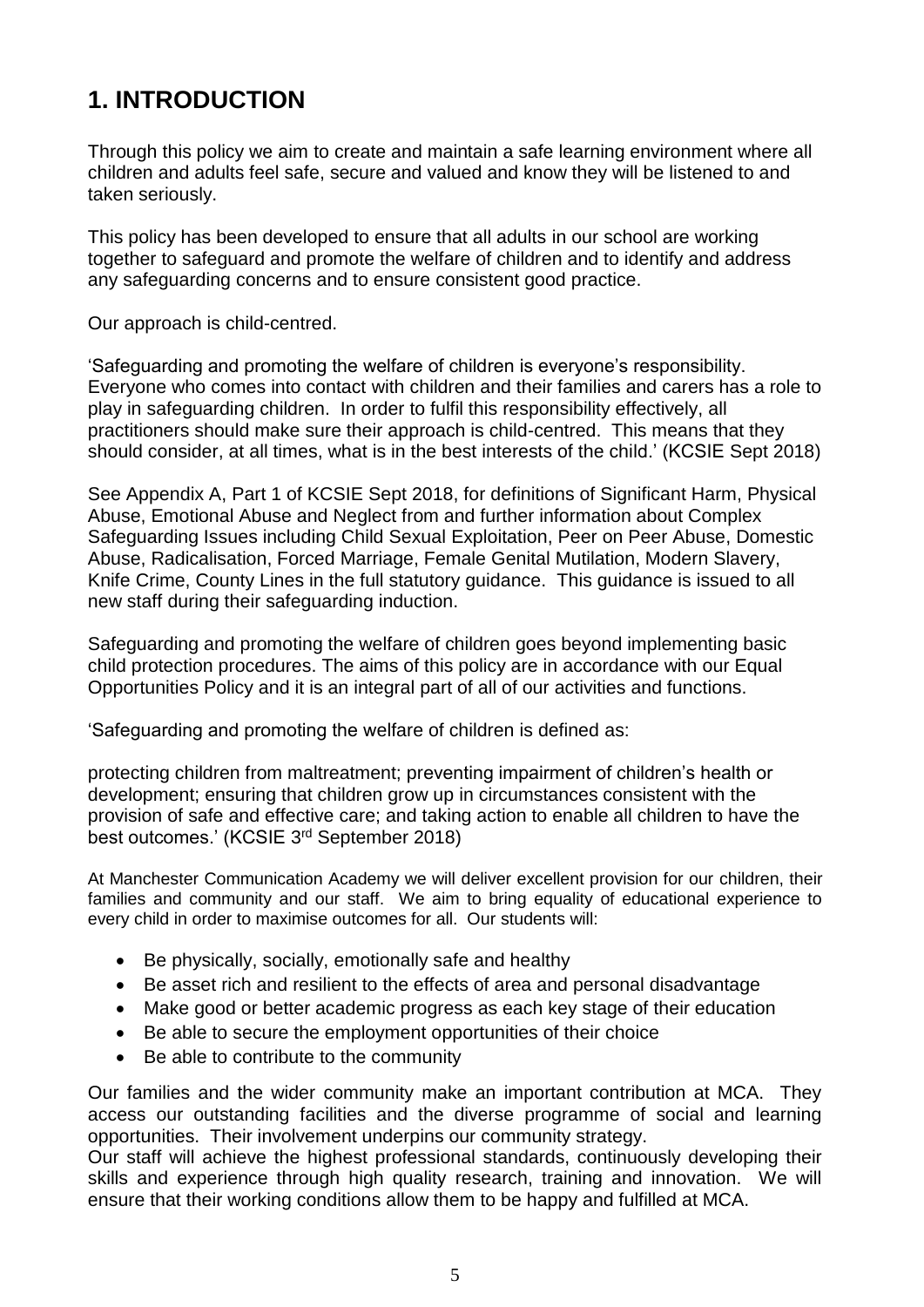- 1.1 Under the Education Act 2002, schools have a duty to safeguard and promote the welfare of their pupils and are committed to the guidance set out in 'Working Together to Safeguard Children 2015' and 'Keeping Children Safe in Education.' Our policy ensures that we comply with our Statutory Duties (Appendix A & B)
- 1.2 Our policy takes account of non-statutory guidance issued by the DfE and other relevant organisations (Appendix C)
- 1.3 Our policy ensures that we work in partnership with other organisations, where appropriate, to identify any concerns about child welfare and take action to address them and that we comply with local policies, procedures and arrangements (Appendices D & F)
- 1.4 Our policy complements and supports other relevant school policies (Appendix E*).*

# **2. ROLES & RESPONSIBILITIES**

### **LEADERSHIP & MANAGEMENT**

2.1 Our Principal will ensure that:-

- The policies and procedures adopted by the Governing Body to safeguard and promote the welfare of children are fully implemented and followed by all staff, including volunteers and that they are regularly updated in response to local practice or national changes in legislation.
- All staff and volunteers understand and comply with our Code of Conduct.
- We evaluate our safeguarding policies & procedures at least on an annual basis and return our completed Safeguarding SEF proforma to the LA as requested
- Andrea Grant has been identified by the Principal as the Designated Senior Member of staff, known as the DSL, for child protection and receives appropriate on-going training, support and supervision as well as sufficient time and resources to enable her to discharge her responsibilities.
- Parents/carers are aware of and have an understanding of our responsibilities to promote the safety and welfare of its children by making our statutory obligations clear in our revised prospectus (currently under review).
- The Safeguarding and Child Protection policy is available on our website and is issued to all new staff/Volunteers during their Safeguarding Induction. Copies are also available from our reception staff.
- Child friendly information of how to raise a concern/make a disclosure has been developed with the help from our School Council and Health Ambassadors (currently under review).
- We co-operate fully with MCC and MSCB multi-agency safeguarding procedures and arrangements are in place to monitor the quality of referrals and interventions. These are discussed with the DSL/DDSL before submission and during team meetings.
- We create a culture whereby all staff, volunteers and visitors feel confident and have knowledge of how to raise a concern about poor or unsafe practice in regard to the safeguarding and welfare of the children and such concerns are addressed sensitively and effectively. All new staff, volunteers and visitors are provided with a handbook on arrival at the Academy that sets out safeguarding arrangements.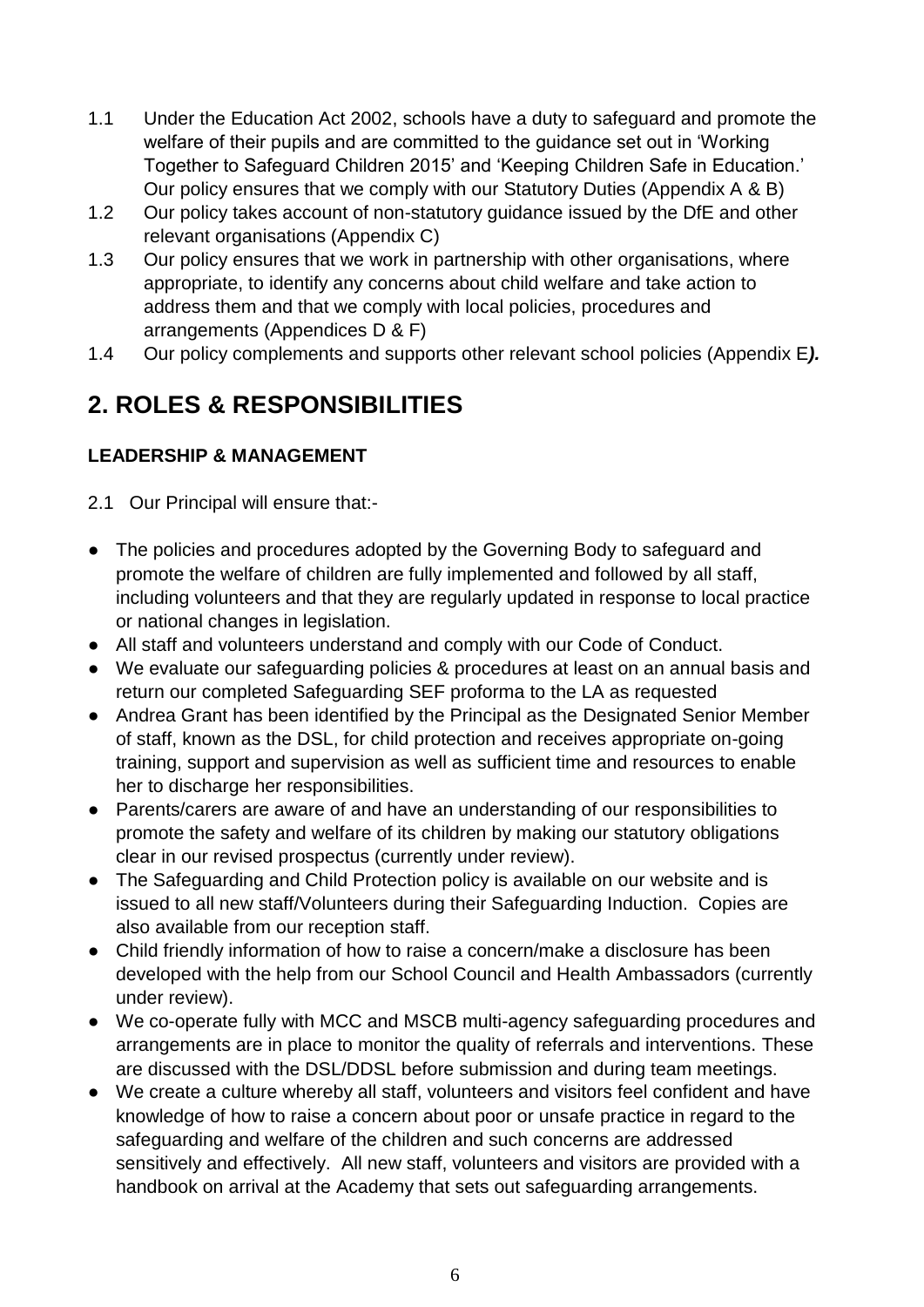- Any staff commissioned from external agencies/ organisations have been DBS checked and their employing organisations have safeguarding policies in place, including safer recruitment and annual safeguarding training appropriate to roles.
- We have appropriate procedures to ensure that there is no risk to children from visitors and we exercise diligence and prevent any organisation or speaker from using our facilities to disseminate extremist views or radicalise children and staff. We work closely with the local authority and relevant embassies to ensure compliance and our staff monitor sessions during weekend hours and holiday periods.
- 2.2 Our Governing Body will ensure that:
- All policies, procedures and training in our school are effective and comply with the law at all times.
- Named members are identified as the designated governors for Safeguarding and for Prevent and receive appropriate training. (Under review)
- The identified Safeguarding governor will liaise with the designated member of staff half termly, or sooner if the need arises, attend training sessions, contribute to the completion of an annual safeguarding audit and support the DSL when delivering reports to Governors.
- Our safeguarding policy and our staff Code of Conduct are reviewed at least annually. The policy is revised by the DSL to include new guidance and is agreed by the Governing body.
- We operate safer recruitment and selection practices, including appropriate use of references and checks on new staff and volunteers. There is a robust tracking system in place to ensure compliance and the HR team and DSL work closely together to ensure all checks are completed.
- We have procedures in place for dealing with allegations of abuse against members of staff and volunteers and these are in line with Local Authority procedures.
- All staff and volunteers who have regular contact with children receive appropriate training and information about the safeguarding processes. All new staff receive a Safeguarding Induction and complete Level 1 Safeguarding training which is repeated every 2 years. Further training is offered to identified staff on a range of safeguarding topics and all staff receive safeguarding briefings verbally and via email.
- There is appropriate challenge and QA of the safeguarding policies and procedures. All amended/updated policies are ratified by Governors before distribution and the Safeguarding Governor contributes to and oversees the completion of a full safeguarding audit annually in line with the local authority SEF.
- 2.3 The **Designated Safeguarding Lead (DSL)** has a specific responsibility for championing the importance of safeguarding and promoting the welfare of children. The DSL together with the Safeguarding Team, Heads of Year, identified teaching and pastoral staff will:
- Act as the first point of contact with regards to all safeguarding matters.
- Attend specialist DSL training every two years.
- Keep up to date with changes in local policy and procedures, be aware of any guidance issued by the DfE concerning safeguarding and update school procedures/policies as necessary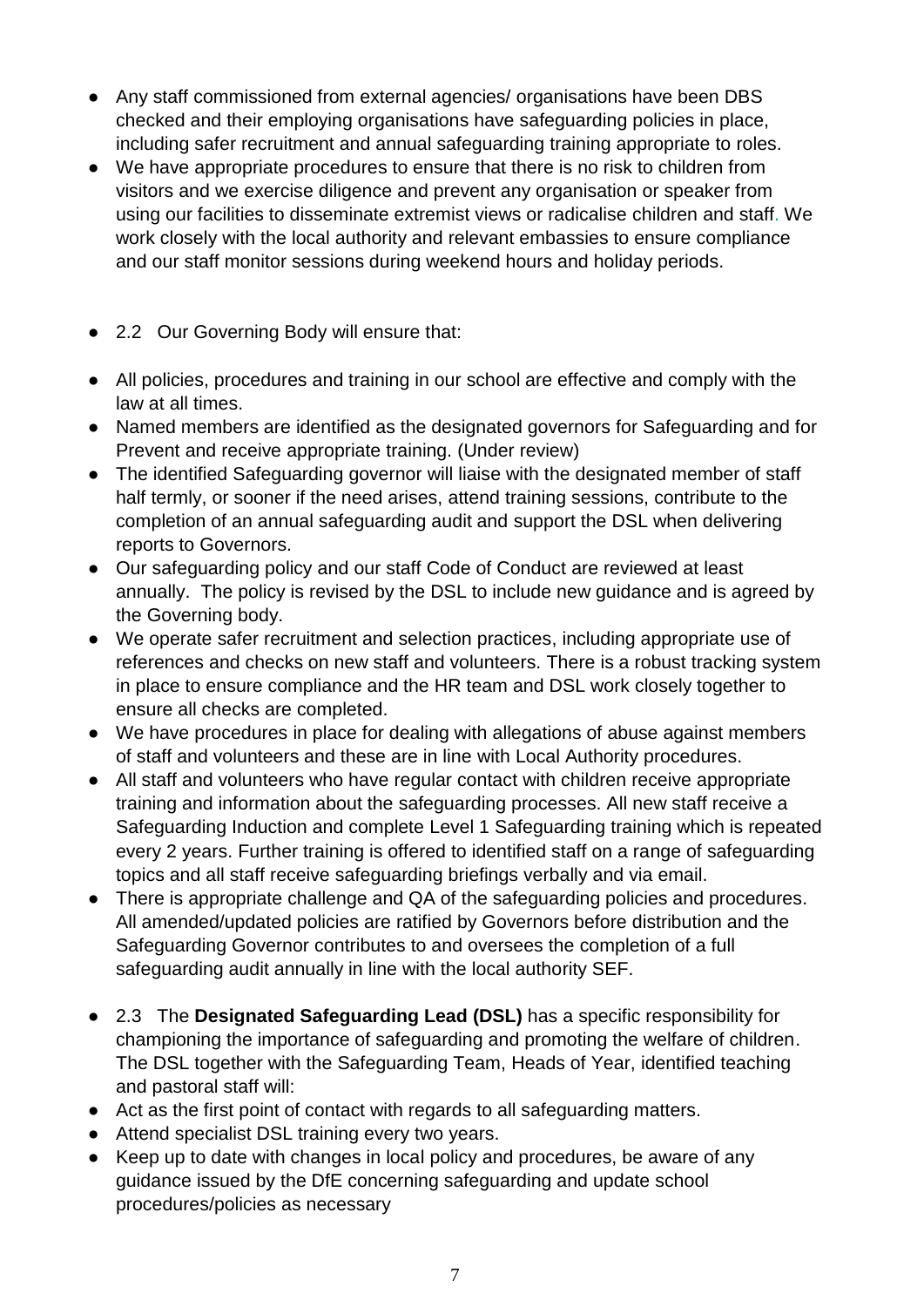- Provide support and training for staff and volunteers via staff briefings, emailed updates and planned training sessions on identified topics that are recorded in the safeguarding staff development record
- Ensure that all referrals made to Children's Services are effective and in line with MSCB procedures. These are discussed and reviewed by the DSL/DDSL before submission. There is a robust tracking system in place that ensures referrals are followed up and challenged if necessary. All referrals are recorded on CPOMS.
- Ensure that all staff with specific responsibility for safeguarding children, receive the appropriate supervision to undertake this role.
- Ensure that all staff and volunteers understand and are aware of our reporting and recording procedures and are clear about what to do if they have a concern about a child.
- Always be available during school hours. The Safeguarding Team provide some cover during the school holidays to ensure advice and guidance is available and to attend statutory meetings. The DSL is available at all times via email or mobile phone.
	- Andrea Grant Assistant Principal (Safeguarding) line manages the safeguarding team and is a member of SLT, staff Governor, DSL and has a child protection, child in need caseload, responsibility for safeguarding audits and the DBS/SCR process.
	- Karen Batchelor Area Leader (Safeguarding) is the DDSL and has a child protection and child in need caseload and audits the CME procedure to ensure compliance.
	- Paula Corrigan Lead Practitioner (Safeguarding) is responsible for the administration of all LAC processes and attends PEP and LAC reviews. Paula also oversees in year admissions at the can has academy.
	- Julie Farrington Lead Professional (Safeguarding) oversees the day to day administration of the safeguarding team and has an Early Help caseload.
	- Kirsty Carvell SENCO/LAC Designated Teacher acknowledges that children with special educational needs and disabilities (SEND) can face additional safeguarding challenges as they may have an impaired capacity to resist or avoid abuse, and that additional barriers can exist when recognising abuse, neglect and difficulties in this group of children.
	- Stacey Vincent Programme Leader (Attendance) will monitor attendance on a daily basis, analyse data and refer any concerns to Safeguarding staff/Heads of Year
- 2.4 **All staff** in the school, including supply staff and volunteers have responsibility for safeguarding, according to their roles and under the guidance of the DSL.

All staff will:

- Follow our agreed Code of Conduct and 'Safer Working Practices' guidance
- Attend training sessions/briefings as required to ensure that they are aware of the signs of Abuse, Neglect, Complex Safeguarding Concerns and key LA approaches including Early Help and Signs of Safety
- Attend training sessions/briefings as required to ensure that they follow relevant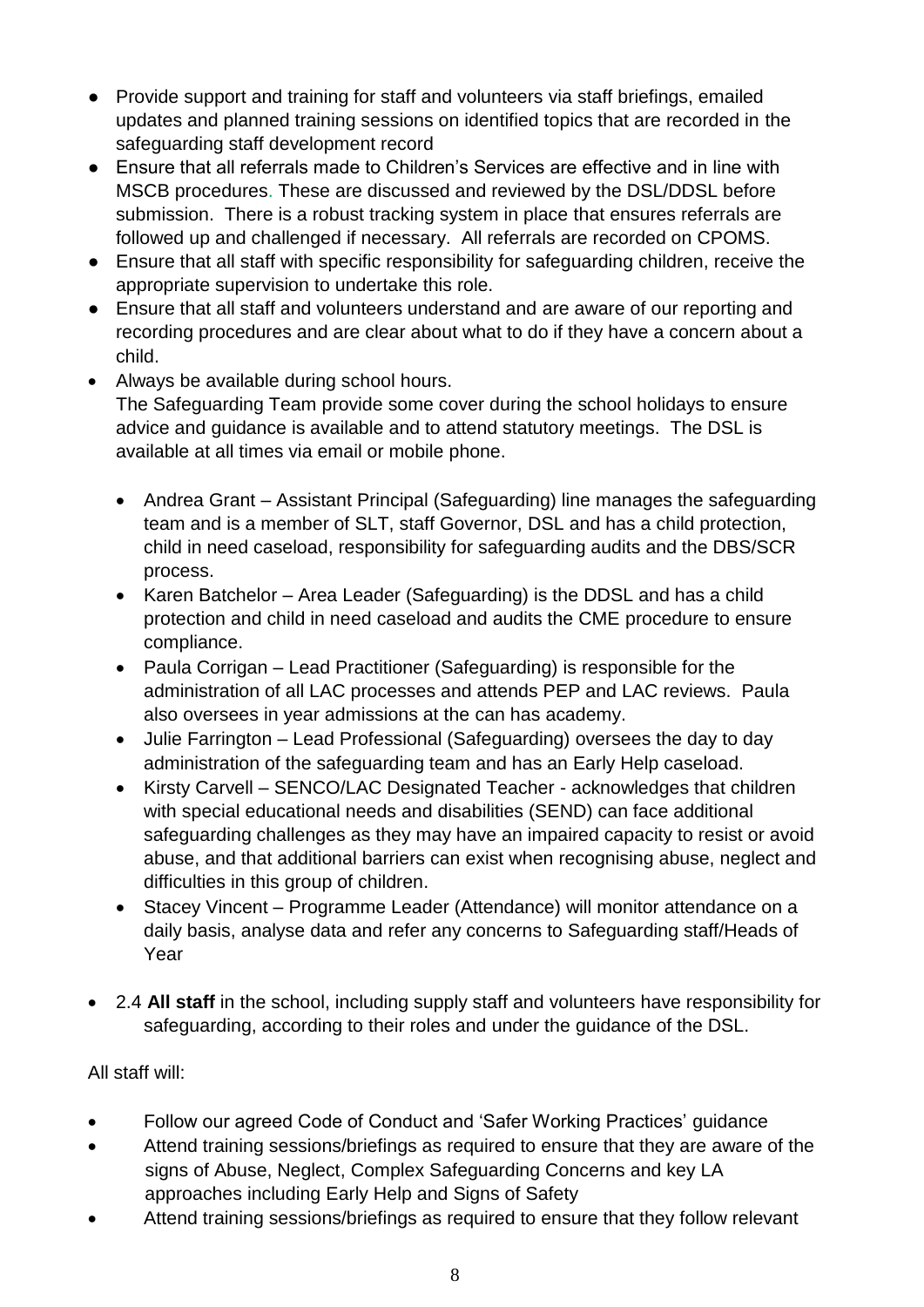Policies/procedures e.g. Behaviour Policy, Positive Handling Policy (under review)

- Provide a safe environment where children can learn
- Be approachable to children and respond appropriately to any disclosures
- Never promise a child that they will not tell anyone about an allegation, as this may not ultimately be in the best interest of the child
- Know what to do if they have a concern and follow our agreed procedures for recording concerns, sharing information and making referrals
- Attend multi-agency meetings as required, if appropriate to their role
- Contribute to the teaching of safeguarding in the curriculum as required, if appropriate to their role
- Provide targeted support for individuals and groups of children as required, if appropriate to their role

Teaching staff have additional statutory duties, including to report any cases of known or suspected Female Genital Mutilation.

# **3.TRAINING AND AWARENESS RAISING**

- 3.1 All new staff and regular volunteers will receive appropriate safeguarding information during induction. The DSL will advise staff of the safeguarding procedures in place and how to make a referral. Staff/Volunteers will also be given copies of key policies and guidance e.g. Child Safeguarding and Protection policy, E-Safeguarding policy, Working Together
- 3.2 All staff must ensure that they have read and understood 'KCSIE' Sept 2018 (Annex A). This guidance is given to all new staff/volunteers during their induction and they are asked to sign and return the Academy's confirmation that they have read and understood the information they have been given. Staff are advised of any amendments to KCSIE (Appendix A) by the DSL during briefings and the amended guidance is emailed to all staff or discussed during departmental meetings. Where a Safeguarding Induction cannot take place immediately new staff are provided with an induction handbook
- 3.3 All staff will receive child protection training and the training is repeated every 2 years which includes basic safeguarding information about our policies and procedures, signs and symptoms of abuse (emotional and physical), indicators of vulnerability to radicalisation, how to manage a disclosure from a child as well as when and how to record a concern about the welfare of a child. Key staff attend and support students during awareness sessions to ensure they are up to date with guidance and procedures. All new staff are required to attend Level 1 Safeguarding and Prevent training. Records of training are kept for tracking and monitoring purposes.
- 3.4 All staff members will receive regular safeguarding and child protection updates in relation to local and national changes, but at least annually, providing them with relevant skills and knowledge to safeguard children effectively. This information is shared either through training sessions or staff briefing papers.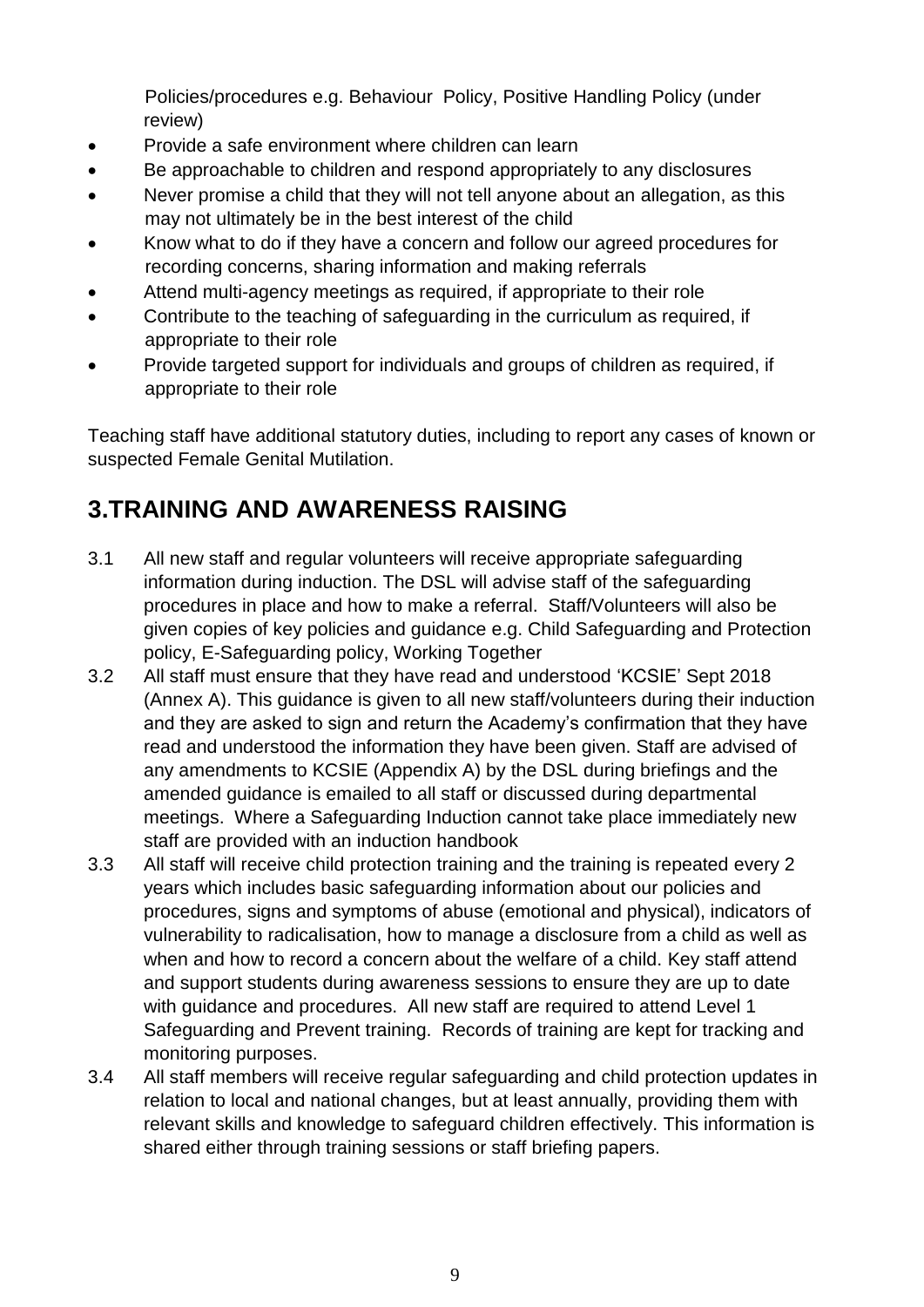# **4 - SAFEGUARDING/CHILD PROTECTION POLICY & PROCEDURES**

### 4.1 **PUPIL VOICE**

Children are encouraged to contribute to the development of policies and share their views through student council, health ambassadors or Tootoot.

### **4.2 ATTENDANCE**

- 4.2.1 We view poor attendance as a safeguarding issue and in accordance with our Attendance Policy, absences are rigorously pursued and recorded. In partnership with the appropriate agencies, we take action to pursue and address all unauthorised absences in order to safeguard the welfare of children in our care.
- 4.2.3 Our Attendance Policy identifies how individual cases are managed and how we work proactively with parents/carers to ensure that they understand why attendance is important. In certain cases, this may form part of an Early Help Assessment (EHA) or a Parenting Contract.
- 4.2.4 We implement the statutory requirements in terms of monitoring and reporting children missing education (CME) and off-rolling and understand how important this practice is in safeguarding children and young people. The CME file is audited termly by the DDSL.

#### **4.3EXCLUSIONS**

4.3.1 The DSL will be involved when a fixed term or permanent exclusion is being discussed and any safeguarding issues will be considered. Where it is felt that a child or young person is likely to be permanently excluded a multi-agency assessment will be instigated to ensure that there is improved understanding of the needs of the young person and their family and that the key agencies are involved.

#### **4.4VULNERABLE GROUPS**

- 4.4.1 We ensure all key staff work together to safeguard vulnerable children through regular meetings of key staff in school and via staff briefings. Relevant information is recorded on SIMS/CPOMS.
- 4.4.2 Any child may benefit from early help at times, but all staff will be particularly alert to the potential need for early help for a child who:
- is disabled and has specific additional needs;
- has special educational needs (whether or not they have a statutory education, health and care plan);
- is a young carer;
- is misusing drugs or alcohol;
- is in a family circumstance presenting challenges for the child, such as substance abuse, adult mental health problems or domestic abuse
- is an international new arrival, refugee or asylum seeker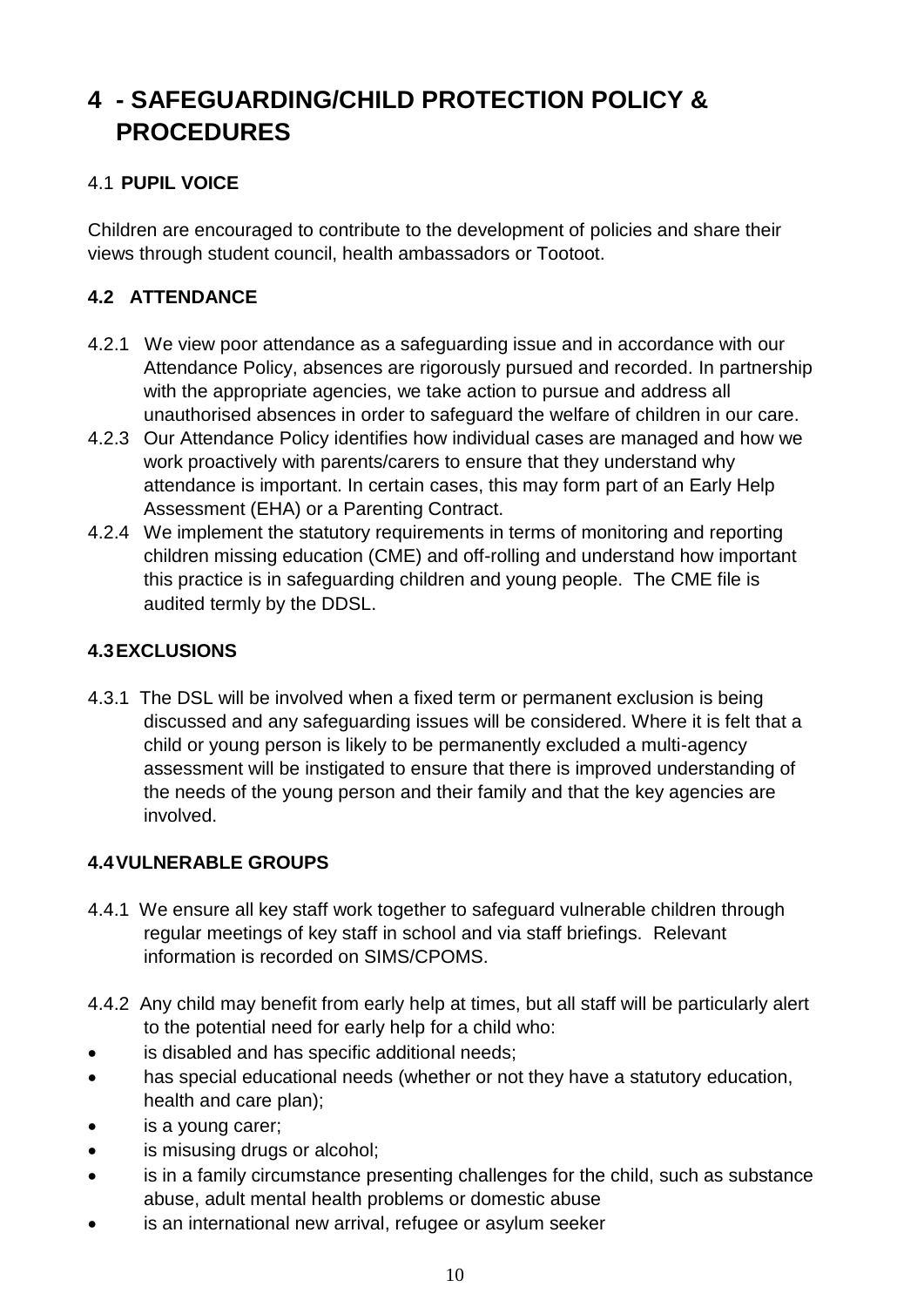- is looked after, previously looked after or under a special guardianship order.
- 4.4.3 Children with special educational needs (SEN) and disabilities can face additional safeguarding challenges. All staff are aware that additional barriers can exist when recognising abuse and neglect in this group of children. These can include assumptions that indicators of possible abuse such as behaviour, and injury relate to the child's disability without further exploration, being more prone to peer group isolation the potential for being disproportionally impacted by behaviours such as bullying without outwardly showing any signs; and communication barriers and difficulties in overcoming these barriers.

# **5 - CASE MANAGEMENT, RECORD KEEPING & MULTI-AGENCY WORKING**

At MCA we record information about our children on SIMS or CPOMS.

- 5.1.1 We keep and maintain up to date information on children on the school roll including where and with whom the child is living, attainment, attendance, referrals to and support from other agencies. The record will also include a chronology of any other significant event in a child's life.
- 5.1.2 We keep copies of all referrals to Children and Families Services, the Early Help Hub and any other agencies related to safeguarding children. These are recorded on our Safeguarding tracker to ensure we actively follow up any referrals or multiagency actions.
- 5.1.3 We keep secure the safeguarding records.
- 5.1.4 We send a pupil's child protection or safeguarding file separately from the main file to a new establishment if a pupil leaves the school and keep a copy of the file in accordance with our Transfer of Records Policy (See Appendix E) and LA Guidance (See Appendix F)
- 5.1.5

### **5.2 RECORDING AND REPORTING CONCERNS**

- 5.2.1 All staff, volunteers and visitors have a responsibility to report any concerns about the welfare and safety of a child and all such concerns must be taken seriously (Appendix A). If a concern arises all staff, volunteers and visitors must:
- Speak to the DSL or the person who acts in their absence
- Agree with this person what action should be taken, by whom and when it will be reviewed
- Record the concern using our safeguarding recording system

### **5.3 INFORMING PARENTS/CARERS**

5.3.1 Our responsibility is to safeguard and promote the welfare of all the children in our care. We aim to do this in partnership with our parents/carers and would expect them to provide up to date contact details.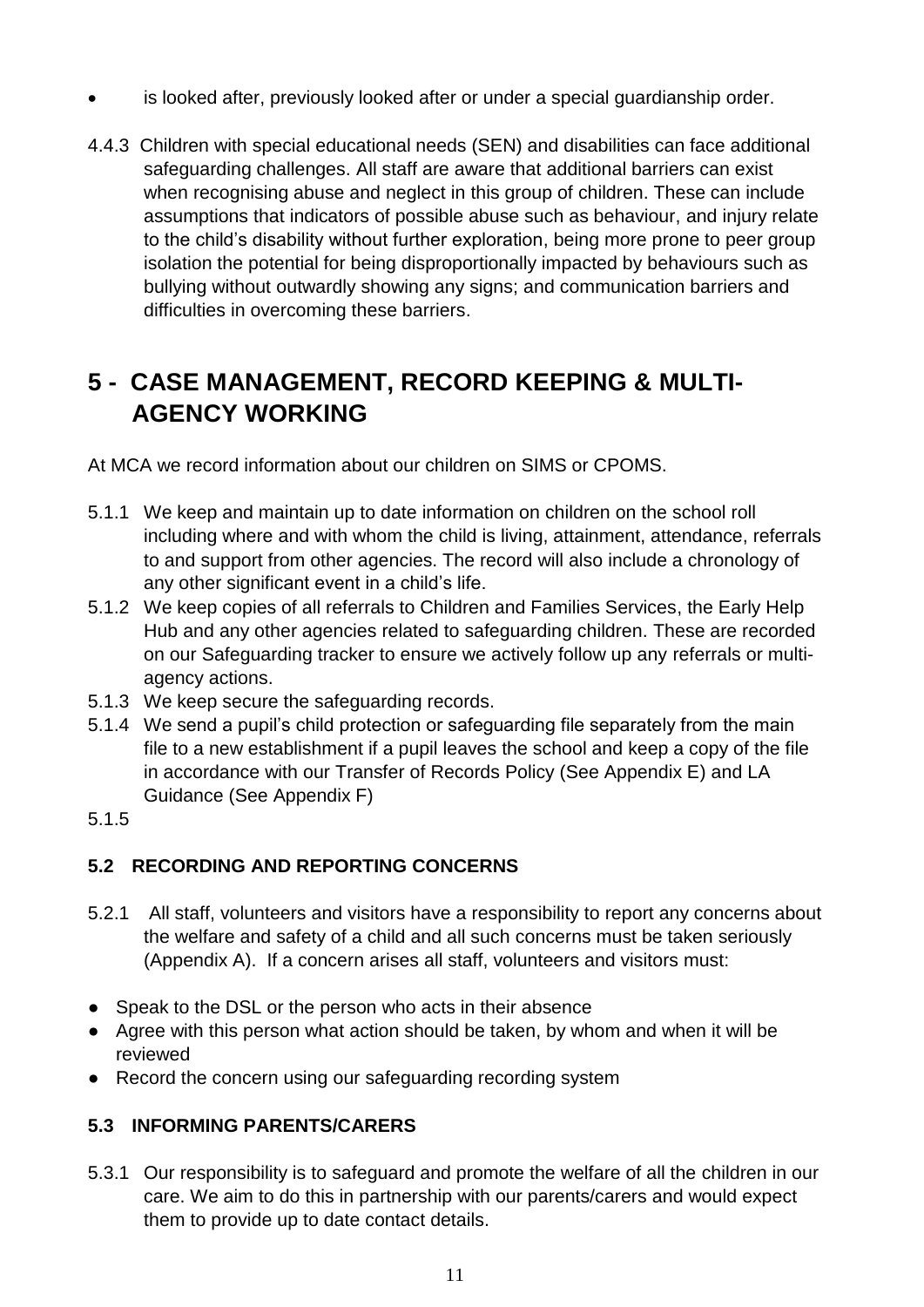- 5.3.2 In most cases parents/carers will be informed when concerns are raised about the safety and welfare of their child and given the opportunity to address any concerns raised. We will aim to engage with parents/carers through the LA Early Help processes, including carrying out an Early Help Assessment (EHA).
- 5.3.3 We will inform, and gain consent, from parents/carers if possible, if a referral is to be made to the Children's Social Care Service or any other agency **unless it is believed that doing so would put the child at risk,** eg in cases of suspected domestic abuse. We will record the reasons, if consent is not gained.

### **5.4 MULTI-AGENCY WORKING**

5.4.1 We will develop effective links with other relevant agencies and co-operate as required with any enquiries regarding child protection issues.

5.4.2 We will notify Children's Social Care if:

- a child subject to a child protection plan is at risk of permanent exclusion.
- there is an unexplained absence of a child who is subject to a child protection
- it has been agreed as part of any child protection plan or core group plan.

### **5.5 CONFIDENTIALITY & INFORMATION SHARING**

- 5.5.1 Staff will ensure that confidentiality protocols are followed and under no circumstances will they disclose any information about children outside of their professional role.
- 5.5.2 Information about children will only be shared with other members of staff on a need to know basis.
- 5.5.3 All staff and volunteers understand that they have a professional responsibility to share information with other agencies, if in the child's best interests, in order to safeguard them.

### **5.6 CHILD PROTECTION (CP), CHILD IN NEED (CiN) & TEAM AROUND THE CHILD/FAMILY (TAC/TAF) MEETINGS AND CONFERENCES**

- 5.6.1 Members of staff who are asked to attend a CP conference or other core group meetings about an individual pupil/family will need to have as much relevant updated information about the child as possible.
- 5.6.2 A CP conference will be held if it is considered that the child is suffering or at risk of significant harm.
- 5.6.3 Every effort will be made to ensure that we contribute to and attend CP and CiN conferences and reviews. The DSL and DDSL have year round contracts to try to ensure wrap around care for our students and to facilitate attending statutory meetings and conferences. In the event that their attendance isn't possible a report is pre-prepared and shared with the Conference Chair and a request is sent to the LA representative to enquire if they are able to attend on the school's behalf.
- 5.6.4 We aim to comply with local arrangements to prepare and submit reports for CP conferences within the required timescales. Attempts will be made to discuss and share reports with the parents/carers. We will use the most up to date proforma.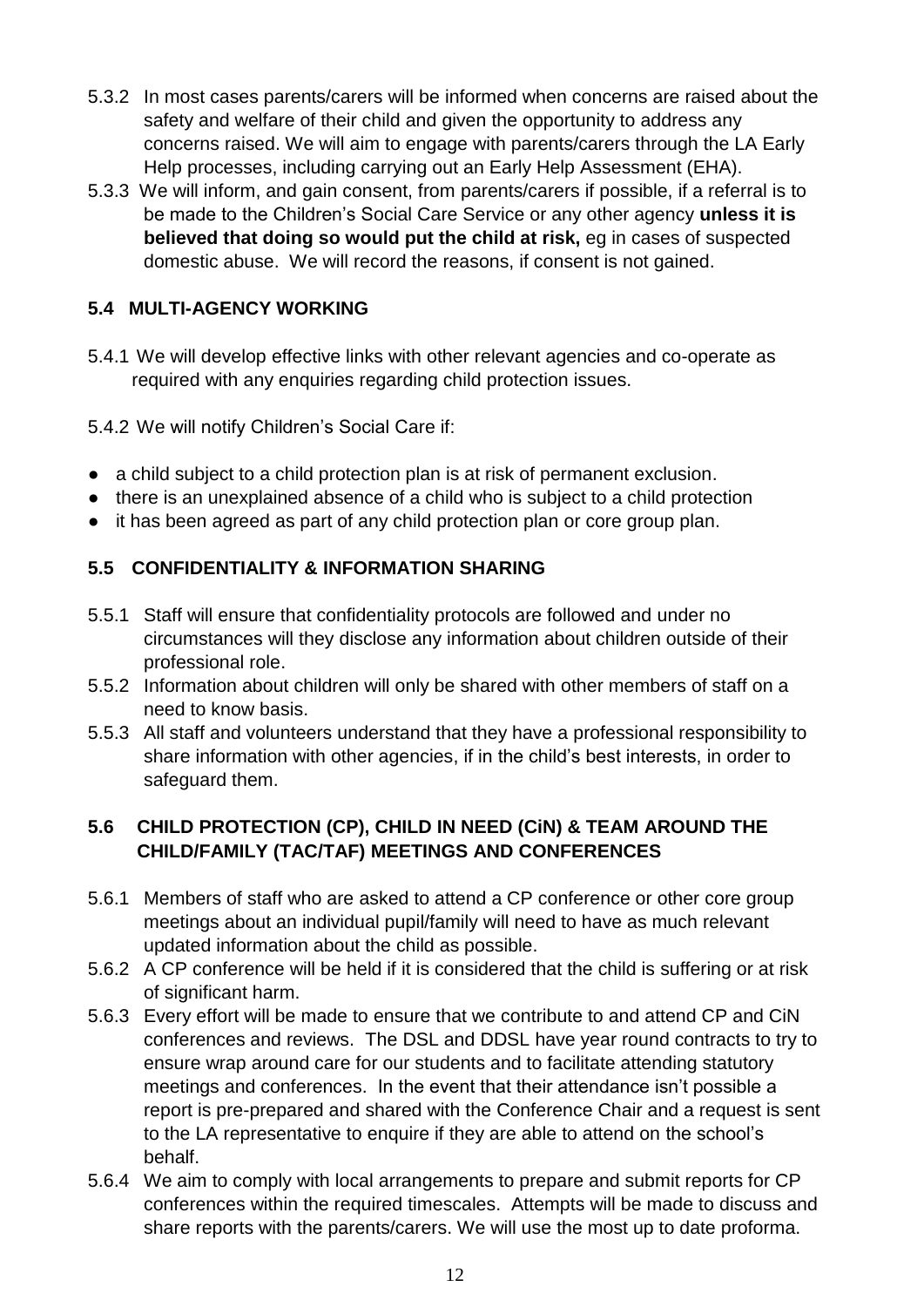#### **5.7 CONCERNS/DISCLOSURES BY CHILDREN, STAFF & VOLUNTEERS**

- 5.7.1 Any concern, disclosure or expression of disquiet made by a child will be listened to seriously and acted upon as quickly as possible to safeguard his or her welfare.
- 5.7.1 All staff and volunteers must be clear with children that they cannot promise to keep secrets.
- 5.7.1 We will make sure that the child or adult who has expressed the concern or made the complaint will be informed not only about the action to be taken but also where possible about the length of time required to resolve the complaint.
- 5.7.2 We will endeavour to keep the child or adult informed about the progress of the complaint/expression of concern.

#### 5.8 **SERIOUS CASE REVIEWS**

5.8.1 The MSCB will always undertake a serious case review when a child dies (including death by suicide) and abuse or neglect is known or suspected to be a factor in their death. If required, we will cooperate fully with the review process.

 Our DSL will keep up to date with the findings from SCRs in Manchester and share the learning and review our safeguarding procedures if relevant.

### **6. THE CURRICULUM**

We are committed to promoting emotional health and well-being and to supporting the development of the skills needed to help children keep themselves safe and healthy, develop their self-esteem, develop resilience and understand the responsibilities of adult life, particularly in regard to child care and parenting skills.

- 6.1 All children have access to an appropriate curriculum, differentiated to meet their needs. They are encouraged to express and discuss their ideas, thoughts and feelings through a variety of activities and have access to a range of cultural opportunities which promote the fundamental British values of tolerance, respect and empathy for others.
- 6.2 This enables them to learn to develop the necessary skills to build self-esteem, respect others, defend those in need, resolve conflict without resorting to violence, question and challenge and to make informed choices in later life.
- 6.3 There is access to a range of extra-curricular activities which promotes these values and supports the social, spiritual, moral well-being and physical and mental health of the pupils.
- 6.4 Personal Health and Social Education and Citizenship lessons provide opportunities for children and young people to discuss and debate a range of subjects including lifestyles, knowing and understanding how to keep themselves safe and different family patterns.
- 6.5 We take account of the latest advice and guidance provided to help address specific vulnerabilities, risks and forms of exploitation e.g. CSE, Radicalisation and Extremism, Modern Slavery, County Lines, Female Genital Mutilation, Forced Marriage and provide children with opportunities to a wide and varied range or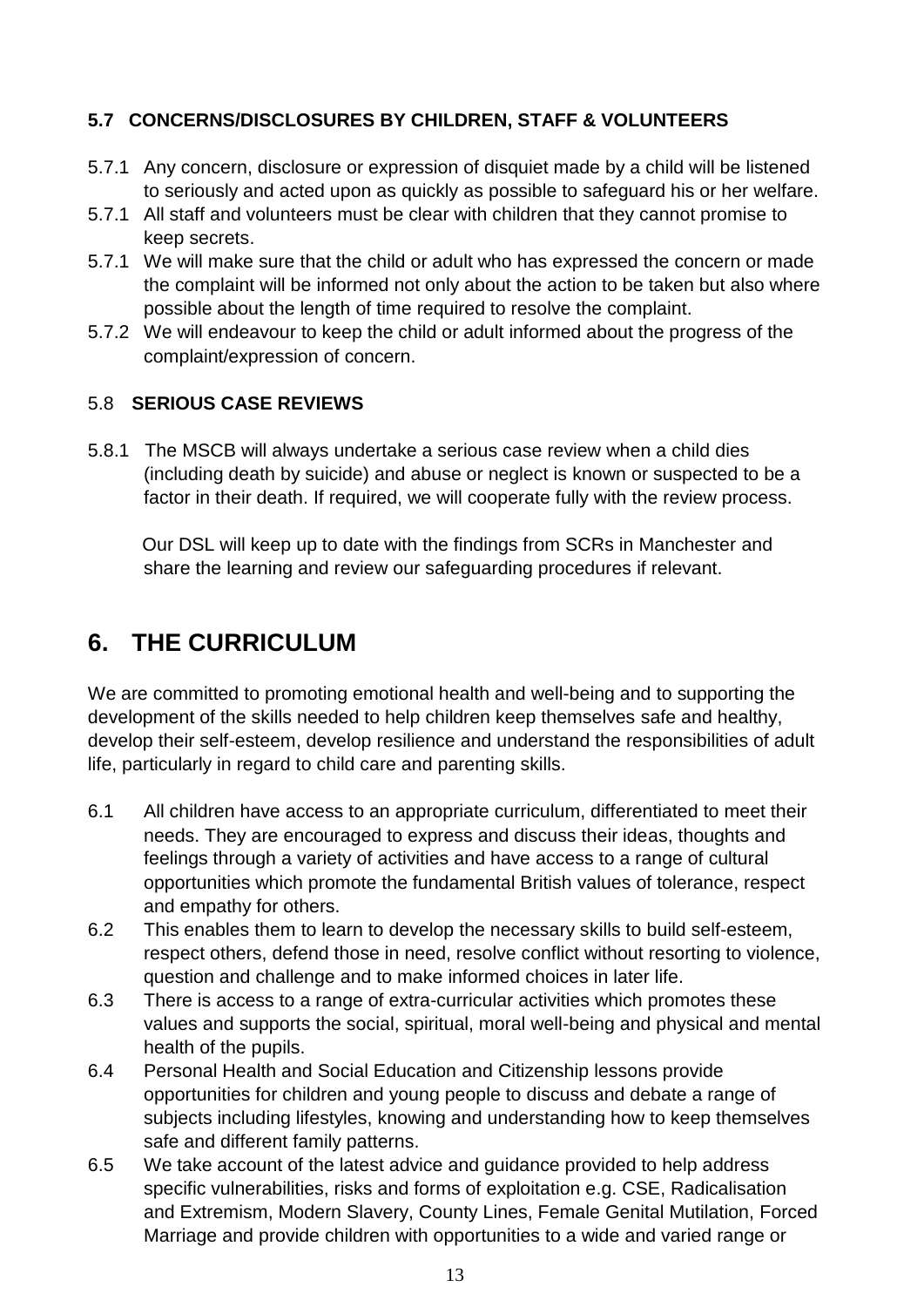outside speakers and agencies who share important messages and signs to look out for so that our children are better equipped to keep themselves safe.

# **7 . E-SAFETY**

- 7.1 E-safety is a safeguarding issue not an ICT issue. The purpose of Internet use in our school is to help raise educational standards, promote children's achievement, and support the professional work of staff, as well as enhance our management information and business administration.
- 7.2 The internet is an essential element in 21<sup>st</sup> century life for education, business and social interaction and we have a duty to provide children with quality access to it as part of their learning experience.
- 7.4 We will ensure that appropriate filtering methods are in place to ensure that children are safe from all types of inappropriate and unacceptable materials, including terrorist and extremist material.
- 7.5 We have separate acceptable use policies (AUPs) for both staff and children. This covers the use of all technologies used, both on and offsite. MCA has invested in specific monitoring and reporting systems - NetSafe and Smoothwall. All staff are advised during their Safeguarding Induction that their internet and email usage is monitored on and off site. Children are advised via the curriculum of the monitoring systems in place to ensure they are kept safe online etc.
- 7.6 We follow the MSCB guidelines 'Safeguarding online guidelines for minimum standards' and the advice on the UK Safer Internet Website. The school will be working towards a 360 Accreditation during 2018-2019, as recommended by the LA Audit Team.
- 7.7 We work with children and parents to promote good practice in keeping children safe online via tweets and the Academy Newsletter.

# **8. SAFER RECRUITMENT & SELECTION OF STAFF**

- 8.1 Our recruitment and selection policies and processes adhere to the DfE guidance 'KCSIE' Sept 2018 and further information can be found in our Recruitment Policy.
- 8.2 The Principal and governing body will ensure that all external staff and volunteers using our site have been DBS checked.
- 8.3 Written notification will be requested from any agency or third party organisation used by us to confirm that the organisation has carried out the statutory recruitment checks.
- 8.4 At least one member of each recruitment panel will have attended safer recruitment training.
- 8.5 All relevant staff (involved in early years settings and/or before or after school care for children under eight) are made aware of the disqualification and disqualification by association legislation and their obligations to disclose relevant information to the academy. The date of the declaration is recorded on our SCR.
- 8.6 Trainee teachers will be checked either by the school or by the training provider, from whom written confirmation will be obtained.
- 8.7 The school maintains a single central record of recruitment checks undertaken.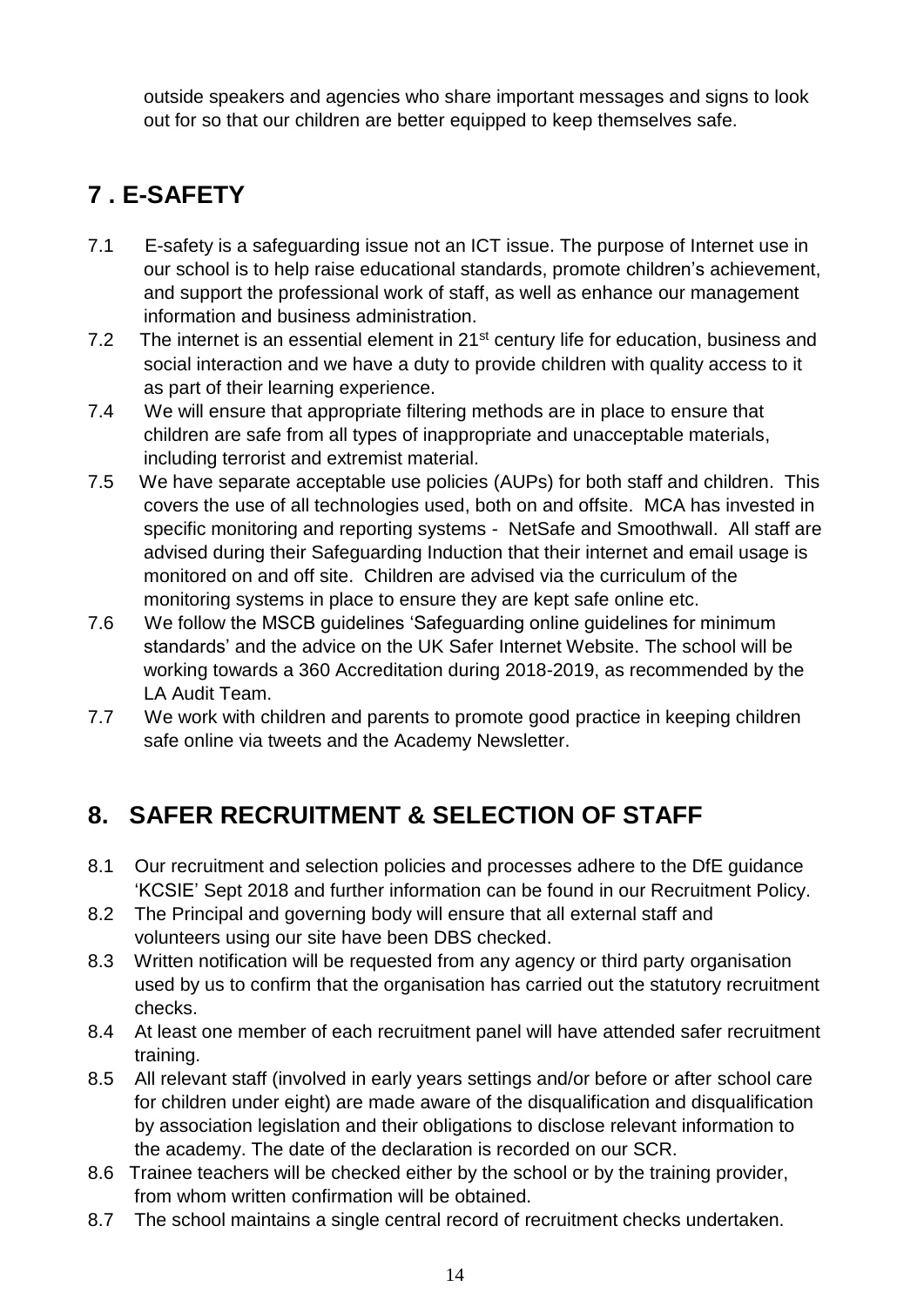# **9. MANAGING ALLEGATIONS AND CONCERNS AGAINST STAFF AND VOLUNTEERS**

- 9.1 We adhere to DfE guidance 'KCSIE, Section 4', when dealing with allegations made against staff and volunteers. MCA's guidance is set out in our Allegations of Abuse against Staff policy. Any incidences should be reported to the Principal and/or the DSL immediately.
- 9.2 All allegations made against a member of staff and volunteers, including contractors or security staff working on site, will be dealt with quickly and fairly and in a way that provides effective protection for the child while at the same time providing support for the person against whom the allegation is made. Further information can be found in our Staff Handbook or our Disciplinary and Procedures Policy.
- 9.3 Allegations will be referred to the LA Designated Officer for investigation if they meet the threshold. (See link to guidance in Appendix D)
- 9.4 We ensure that all staff are aware of how to raise a concern, including anonymously as a whistleblower. This information is provided during new staff inductions, in our Whistleblowing Policy and the NSPCC, contact details for which are printed on the reverse side of staff identity badges.

# **10.SAFETY ON & OFF SITE**

- 10.1 Our site is secure with safeguards in place to prevent any unauthorised access and also to prevent children leaving the site unsupervised.
- 10.2 All visitors, including visiting speakers, are subject to our safeguarding protocols whilst on site and will be supervised at all times, if no checks have been obtained. These visitors will be requested to wear a red lanyard.
- 10.3. We will ensure that any contractor, or any employee of the contractor, who is to work at the school, has been subject to the appropriate level of DBS check. We are responsible for determining the appropriate level of supervision depending on the circumstances. We will always check the identity of contractors and their staff on arrival at the school or college. Contractors etc will be requested to wear a blue lanyard.
- 10.4 We operate a responsible booking protocol and will carry out appropriate checks on all organisations which request to hire our facilities. This includes an SLA that must be signed by all parties requesting the use of the Academy's premises, relevant checks via Embassies and liaison with the local authority.
- 10.5 We will only place children in alternative educational provision (AP) which is a registered provider (as of 2019) and has been quality assured. Children who require access to AP will have a personalised learning plan designed to meet their needs. Our Assistant Principal (Alternative Provision) will liaise with the AP DSL to ensure a consistent approach and that relevant safeguarding information is shared. Their attendance will be monitored by us in accordance with the School Register Regulations.
- 10.6 We have a work experience placement policy and procedures in place. We will ensure that any person supervising a child under the age of 16 on a placement has been subject to the appropriate level of DBS check. If the activity undertaken by a child 16 years of age or over on work experience gives the opportunity for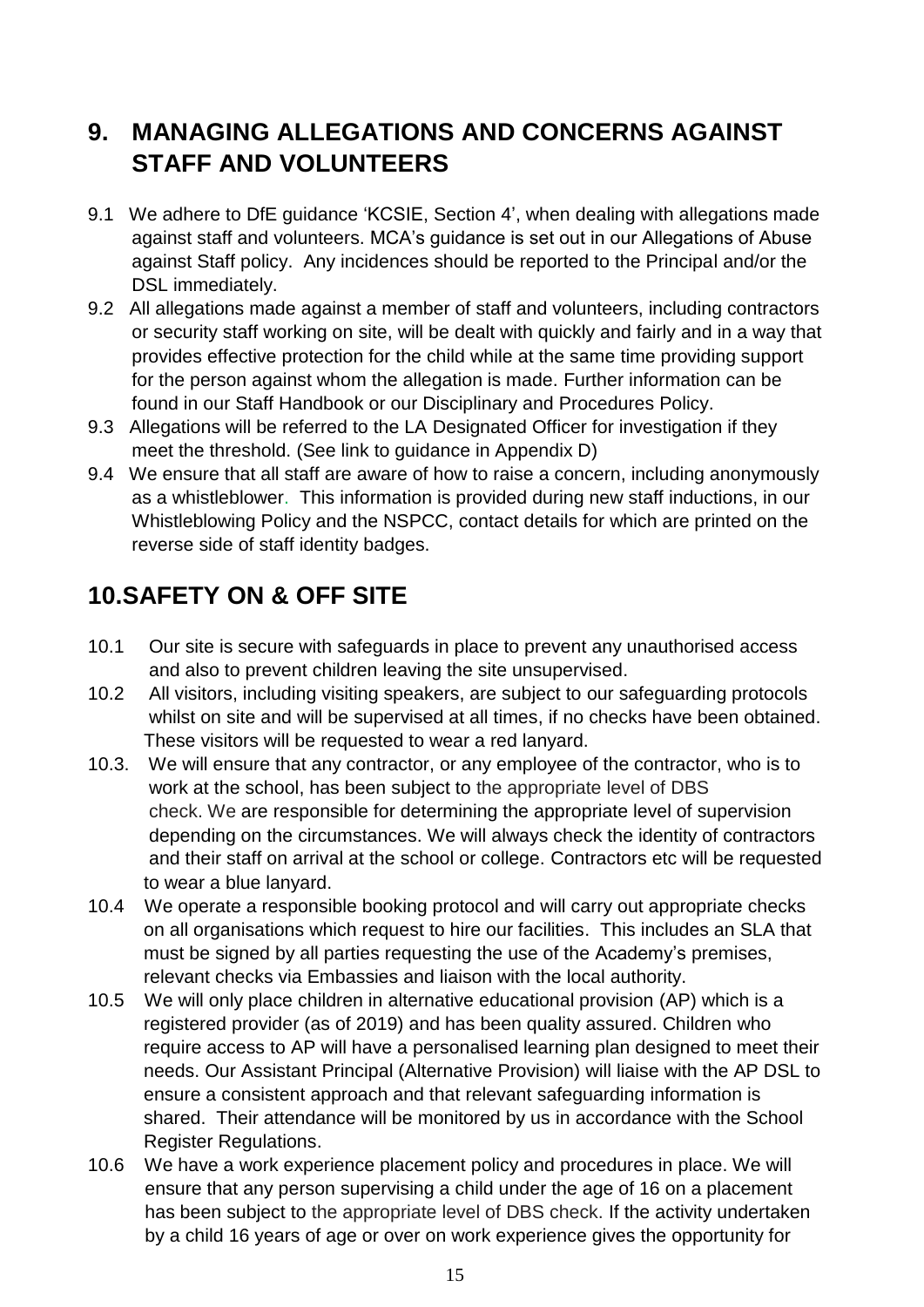contact with children, we will complete a DBS enhanced check.

All school trips are fully risk assessed and no child will be taken offsite without parental permission.

- 10.4 For international exchanges, we will liaise with partner schools abroad, to establish a shared understanding of the arrangements in place both before and during the visit. We will ensure we are satisfied that these are appropriate and sufficient to safeguard effectively every child who will take part in the exchange. We may also feel it necessary to contact the relevant foreign embassy or High Commission of the country in question to discuss what checks may be possible in respect of those providing homestay outside of the UK.
- 10.5 We have a Health & Safety policy eg for contacting parents, and for reporting to the emergency services, including Police & Hospital .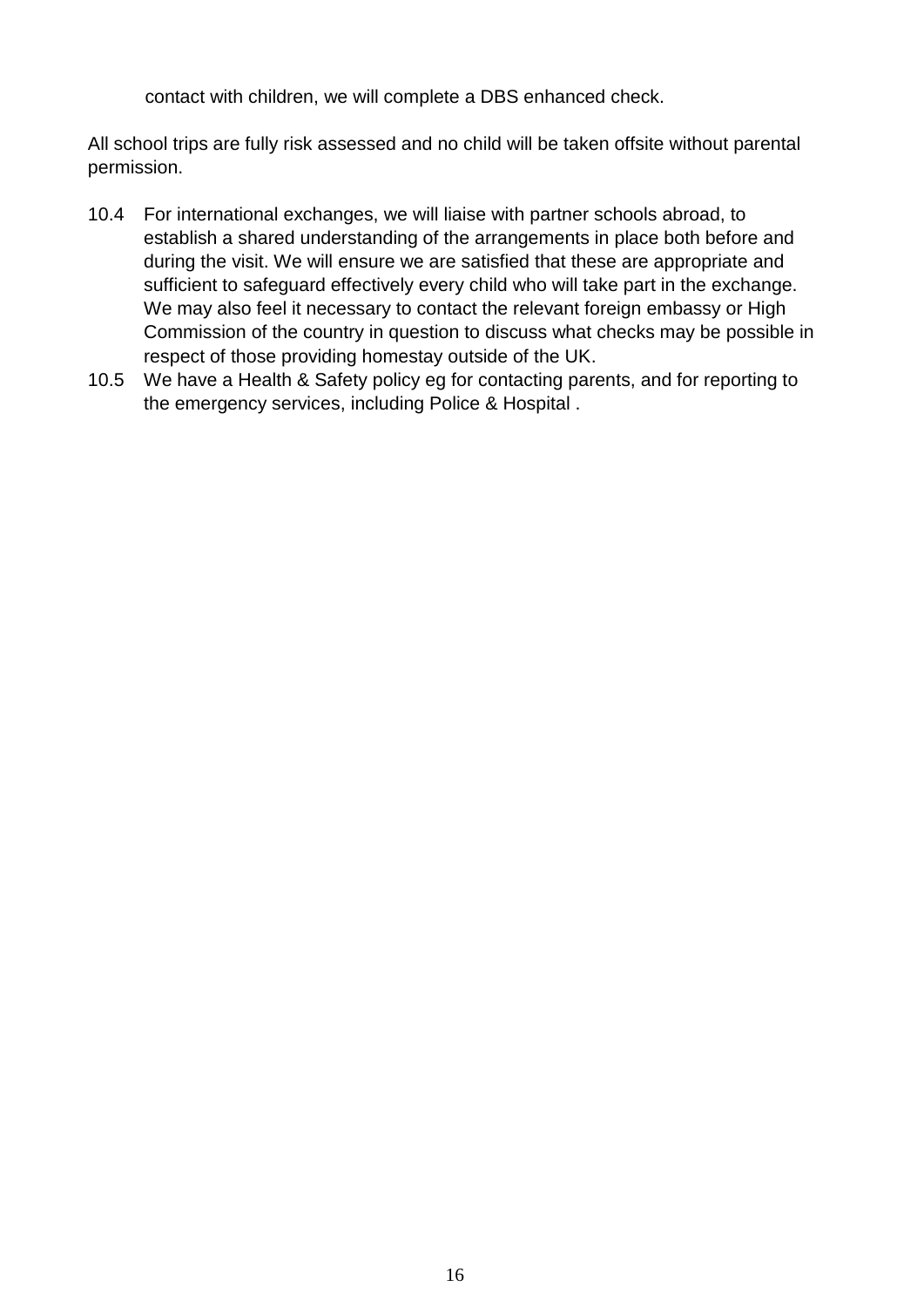## **APPENDICES**

Our policy is based on the following legislation, national & local guidance/procedures and links to other relevant school policies

### **APPENDIX A - 'Keeping Children Safe In Education' Part 1 - to be read by all staff**

#### **'Keeping Children Safe in Education' Part one:**

**Safeguarding information for all staff - What school and college staff should know and do**

#### **A child centred and coordinated approach to safeguarding**

- 1. Schools and colleges and their staff are an important part of the wider safeguarding system for children. This system is described in statutory guidance [Working](https://www.gov.uk/government/publications/working-together-to-safeguard-children--2) [together to safeguard children.](https://www.gov.uk/government/publications/working-together-to-safeguard-children--2)
- 2. Safeguarding and promoting the welfare of children is everyone's responsibility. Everyone who comes into contact with children and their families and carers has a role to play in safeguarding children. In order to fulfil this responsibility effectively, all professionals should make sure their approach is child-centred. This means that they should consider, at all times, what is in the best interests of the child.
- 3. No single professional can have a full picture of a child's needs and circumstances. If children and families are to receive the right help at the right time, everyone who comes into contact with them has a role to play in identifying concerns, sharing information and taking prompt action.
- 4. Safeguarding and promoting the welfare of children is defined for the purposes of this guidance as: protecting children from maltreatment; preventing impairment of children's health or development; ensuring that children grow up in circumstances consistent with the provision of safe and effective care; and taking action to enable all children to have the best outcomes.
- 5. Children includes everyone under the age of 18.

#### **The role of school and college staff**

- 6. School and college staff are particularly important as they are in a position to identify concerns early, provide help for children, and prevent concerns from escalating.
- 7. **All** school and college staff have a responsibility to provide a safe environment in which children can learn.
- 8. **All** school and college staff should be prepared to identify children who may benefit from early help.<sup>2</sup>
- 9. **Any staff member** who has a concern about a child's welfare should follow the referral processes set out in paragraphs 22-35. Staff may be required to support social workers and other agencies following any referral.
- 10. Every school and college should have a designated safeguarding lead who will provide support to staff members to carry out their safeguarding duties and who will liaise closely with other services such as children's social care.
- 11. The Teachers' Standards 2012 state that teachers (which includes headteachers) should safeguard children's wellbeing and maintain public trust in the teaching profession as part of their professional duties.3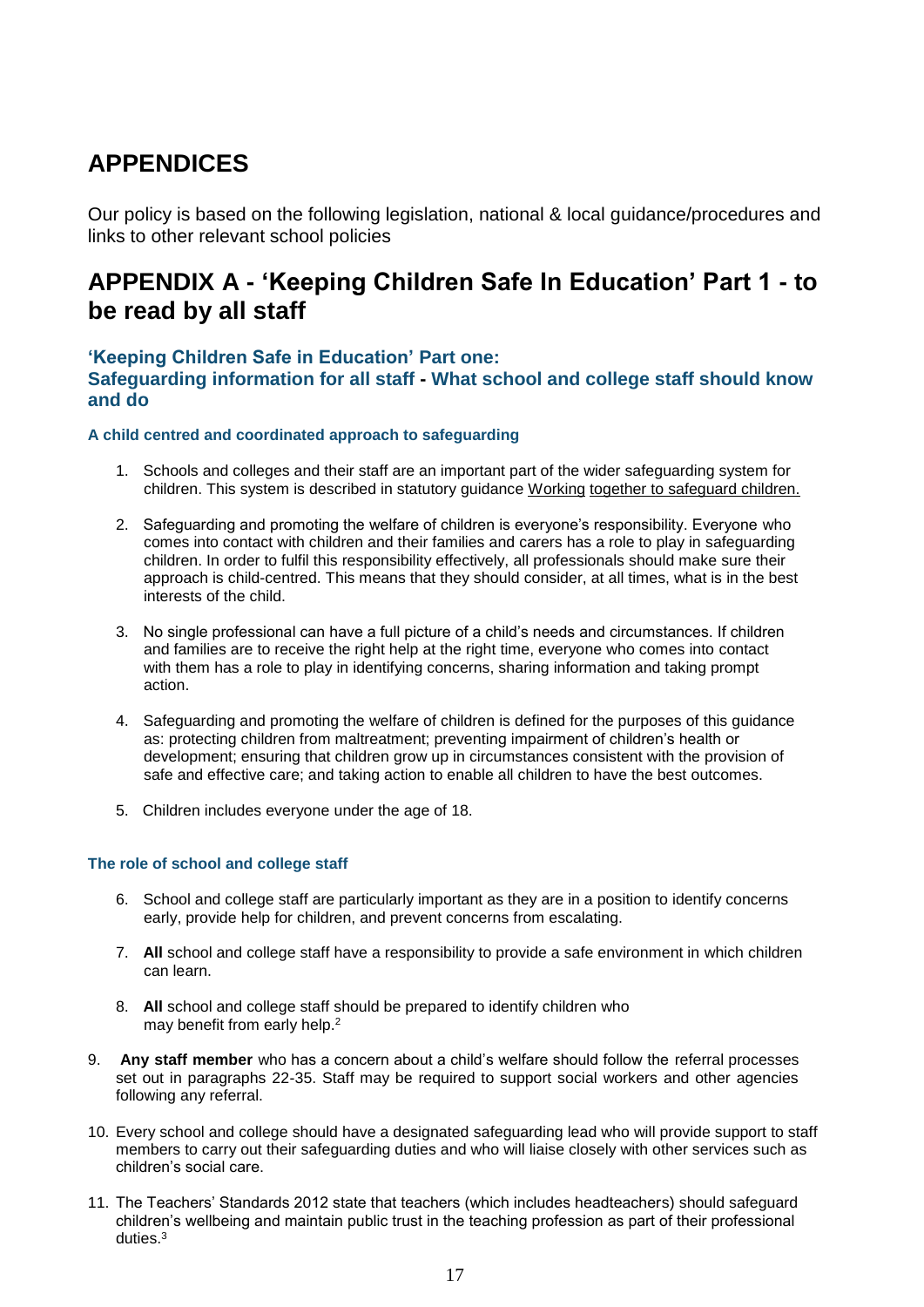#### **What school and college staff need to know**

- 12, All staff members should be aware of systems within their school or college which support safeguarding, and these should be explained to them as part of staff induction. This should include:
	- the child protection policy;
	- the staff behaviour policy (sometimes called a code of conduct); and
	- the role of the designated safeguarding lead (including the identity of the designated safeguarding lead and any deputies).

Copies of policies and a copy of Part one of this document should be provided to staff at induction.

- 13. All staff members should receive appropriate safeguarding and child protection training which is regularly updated. In addition, all staff members should receive safeguarding and child protection updates (for example, via email, e-bulletins and staff meetings), as required, and at least annually, to provide them with relevant skills and knowledge to safeguard children effectively.
- 14. All staff should be aware of the early help process and understand their role in it. Early help means providing support as soon as a problem emerges at any point in a child's life, from the foundation years through to the teenage years.
- 15. All staff should be aware of the process for making referrals to children's social care and for statutory assessments under the Children Act 1989, especially section 17 (children in need) and section 47 (a child suffering, or likely to suffer, significant harm that may follow a referral, along with the role they might be expected to play in such assessments.<sup>4</sup>

16. All staff should know what to do if a child tells them he/she is being abused or neglected. Staff should know how to manage the requirement to maintain an appropriate level of confidentiality whilst at the same time liaising with relevant professionals such as the designated safeguarding lead and children's social care. Staff should never promise a child that they will not tell anyone about an allegation, as this may ultimately not be in the best interests of the child.

#### **What school and college staff should look out for**

- 17. Any child may benefit from early help, but all school and college staff should be particularly alert to the potential need for early help for a child who:
- is disabled and has specific additional needs;
- has special educational needs (whether or not they have a statutory education, health and care plan);
- is a young carer;
- is frequently missing/goes missing from care or home;
- is misusing drugs or alcohol:
- is in a family circumstance presenting challenges for the child, such as substance abuse, adult mental health problems or domestic abuse; and/or
- has returned home to their family from care.
- 18. **All** school and college staff members should be aware of the types of abuse and neglect so that they are able to identify cases of children who may be in need of help or protection. Types of abuse and neglect, and examples of safeguarding issues are described in paragraphs 42-51 of this guidance.
- 19. Departmental advice [What to do if you are worried a child is being abused -](https://www.gov.uk/government/publications/what-to-do-if-youre-worried-a-child-is-being-abused--2) Advice [for practitioners](https://www.gov.uk/government/publications/what-to-do-if-youre-worried-a-child-is-being-abused--2) provides more information on understanding and identifying abuse and neglect. Examples of potential signs of abuse and neglect are highlighted throughout the advice and will be particularly helpful for school and college staff. The [NSPCC](https://www.nspcc.org.uk/preventing-abuse/child-abuse-and-neglect/) website also provides useful additional information on types of abuse and what to look out for.
- 20. Staff members working with children are advised to maintain an attitude of **'it could happen here'**  where safeguarding is concerned. When concerned about the welfare of a child, staff members should always act in the **best** interests of the child.
- 21. Knowing what to look for is vital to the early identification of abuse and neglect. If staff members are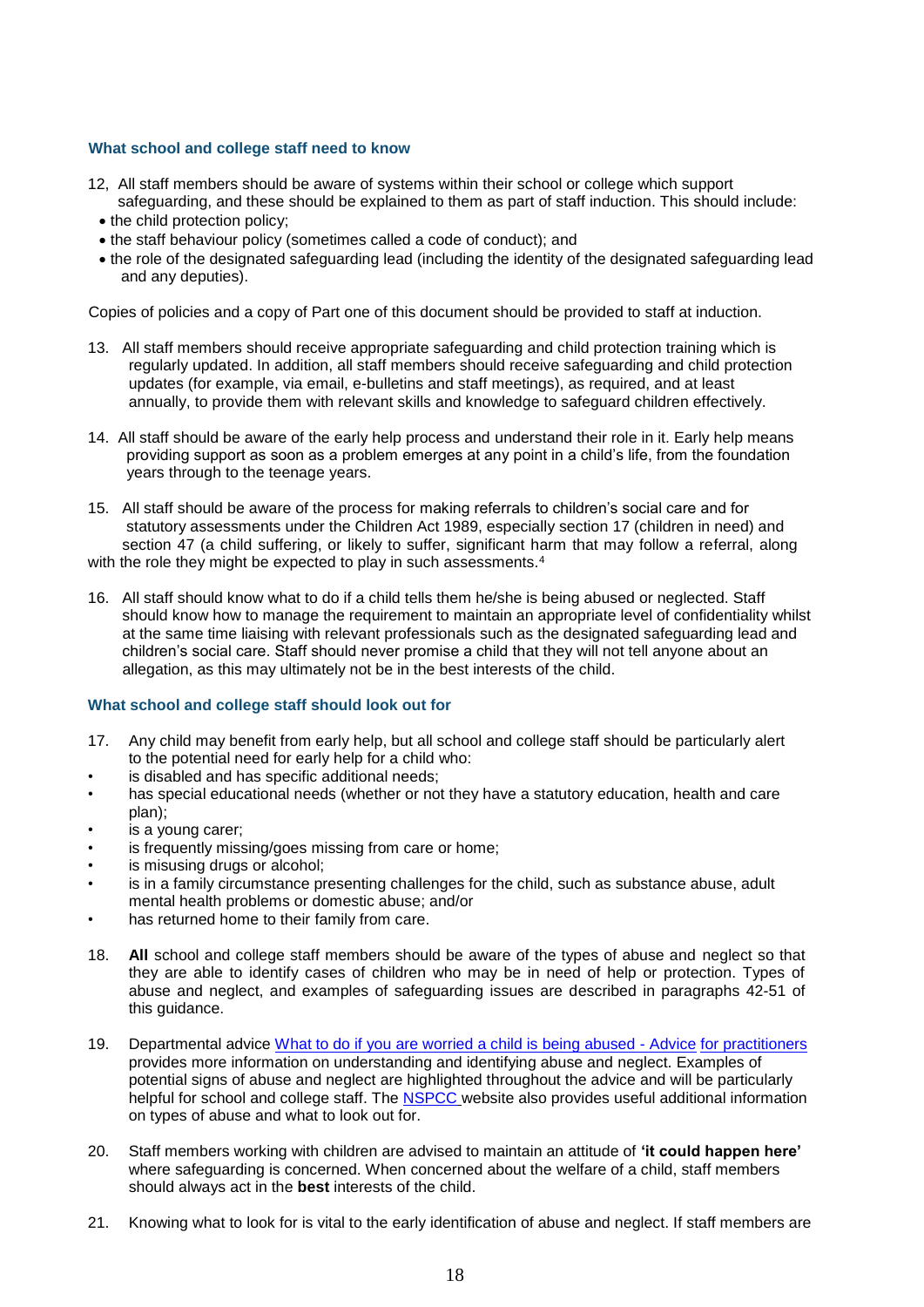unsure, they should always speak to the designated safeguarding lead (or deputy).

#### **What school and college staff should do if they have concerns about a child**

- 22. If staff members have **any concerns** about a child's welfare, they will need to decide what action to take. See page 13 for a flow chart setting out the process for staff when they have concerns about a child.
- 23. If staff have a concern, they should act on it. They should not assume a colleague or another professional will take action. Staff should also be mindful that early information sharing is vital for effective identification, assessment and allocation of appropriate service provision. Staff should not assume that other professionals will share information that might be critical in keeping children safe. [Information sharing: Advice for practitioners](https://www.gov.uk/government/publications/safeguarding-practitioners-information-sharing-advice) [providing safeguarding](https://www.gov.uk/government/publications/safeguarding-practitioners-information-sharing-advice)  [services to children, young people, parents and carers](https://www.gov.uk/government/publications/safeguarding-practitioners-information-sharing-advice) supports school and college staff who have to make decisions about sharing information. This advice includes the seven golden rules for sharing information.
- 24. Wherever possible, there should be a conversation with the designated safeguarding lead (or deputy) who will help staff decide what to do next. Options include:
	- managing any support for the child internally via the school or college's own pastoral support processes;
	- an early help assessment:<sup>5</sup> or
	- a referral for statutory services, $6$  for example as the child is in need or suffering or likely to suffer harm.
- 25. If, for any reason, the designated safeguarding lead (or deputy) is not available, this should not delay appropriate action being taken. In these circumstances, any action taken should be shared with the designated safeguarding lead (or deputy) as soon as is practically possible.

#### **Early help**

26. If early help is appropriate, the designated safeguarding lead (or deputy) should support the staff member in liaising with other agencies and setting up an inter-agency assessment as appropriate. Staff may be required to support other agencies and professionals in an early help assessment, in some cases acting as the lead professional. Any such cases should be kept under constant review and consideration given to a referral to children's social care for assessment for statutory services if the child's situation does not appear to be improving or is getting worse.

#### **Statutory assessments**

27. If a child is in need or is suffering, or likely to suffer from harm then a referral should be made to local children's social care to consider a statutory assessment.

#### **Children in need**

A child in need is defined under the Children Act 1989 as a child who is unlikely to achieve or maintain a reasonable level of health or development, or whose health and development is likely to be significantly or further impaired, without the provision of services; or a child who is disabled. Local authorities are required to provide services for children in need for the purposes of safeguarding and promoting their welfare. Children in need may be assessed under section 17 of the Children Act 1989.

#### **Children suffering or likely to suffer significant harm**

Local authorities, with the help of other organisations as appropriate, have a duty to make enquires under section 47 of the Children Act 1989 if they have reasonable cause to suspect that a child is suffering, or is likely to suffer, significant harm. Such enquiries enable them to decide whether they should take any action to safeguard and promote the child's welfare and must be initiated where there are concerns about maltreatment, including all forms of abuse and neglect, female genital mutilation or other so called honour based violence, and extra-familial threats like radicalisation and sexual exploitation.

- 28. In both cases, referrals should be made in accordance with local criteria for action<sup>7</sup> and follow the local authority's referral process.
- 29. **Where a child is suffering, or is likely to suffer from harm, it is important that a referral to children's social care (and if appropriate the police) is made immediately**.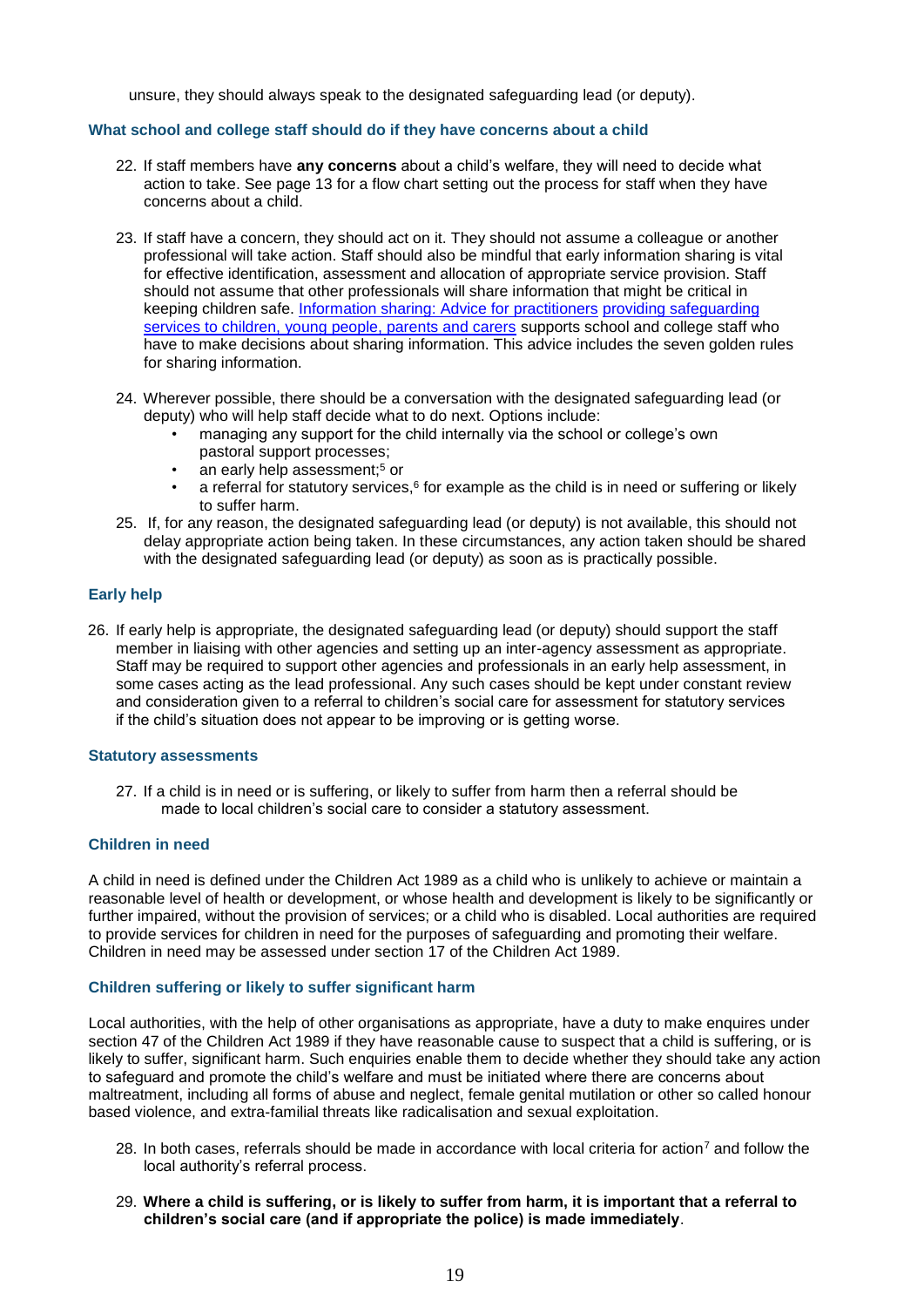- 30. The online tool [Report child abuse to local council](https://www.gov.uk/report-child-abuse-to-local-council) directs to the relevant local children's social care contact number
- 31. The local authority should make a decision, within one working day of a referral being made, about what course of action it is taking and should let the referrer know the outcome. This will include determining whether:
	- the child requires immediate protection and urgent action is required;
	- whether the child is in need, and should be assessed under section 17;
	- there is reasonable cause to suspect the child is suffering, or likely to suffer, significant harm, and whether enquiries must be made, and the child assessed under section 47;
	- any services required by the child and family and what type of services; and
	- further specialist assessments are required in order to help the local authority to decide what further action to take.
- 32. Staff should follow up on a referral should this information not be forthcoming.
- 33. If social workers decide to carry out a statutory assessment, school or college staff should do everything they can to support that assessment (supported by the designated safeguarding lead (or deputy) as required).
- 34. If, after a referral, the child's situation does not appear to be improving, the designated safeguarding lead (or the person who made the referral) should press for re-consideration to ensure their concerns have been addressed and, most importantly, that the child's situation improves.
- 35. If a **teacher**<sup>8</sup> , in the course of their work in the profession, discovers that an act of female genital mutilation (FGM) appears to have been carried out on a girl under the age of 18, the teacher **must** report this to the police. See Annex A for further details.

#### **Record keeping**

36. All concerns, discussions and decisions made, and the reasons for those decisions, should be recorded in writing. If in doubt about recording requirements, staff should discuss with the designated safeguarding lead (or deputy).

#### **Why is all of this important?**

37. It is important for children to receive the right help at the right time to address risks and prevent issues escalating. Research and serious case reviews have repeatedly shown the dangers of failing to take effective action. Examples of this poor practice include: failing to act on and refer the early signs of abuse and neglect; poor record keeping; failing to listen to the views of the child; failing to re-assess concerns when situations do not improve; sharing information too slowly and a lack of challenge to those who appear not to be taking action.<sup>[9](#page-22-0)</sup>

#### **What school and college staff should do if they have concerns about another staff member**

- 38. If staff members have concerns about another staff member, then:
	- this should be referred to the headteacher or principal;
	- where there are concerns about the headteacher or principal, this should be referred to the chair of governors, chair of the management committee or proprietor of an independent school; and
	- in the event of allegations of abuse being made against the headteacher, where the headteacher is also the sole proprietor of an independent school, allegations should be reported directly to the designated officer(s) at the local authority.

Staff may consider discussing any concerns with the school's designated safeguarding lead (or deputy) and make any referral via them. Full details can be found in Part four of this guidance.

**What school or college staff should do if they have concerns about safeguarding practices within the school or college**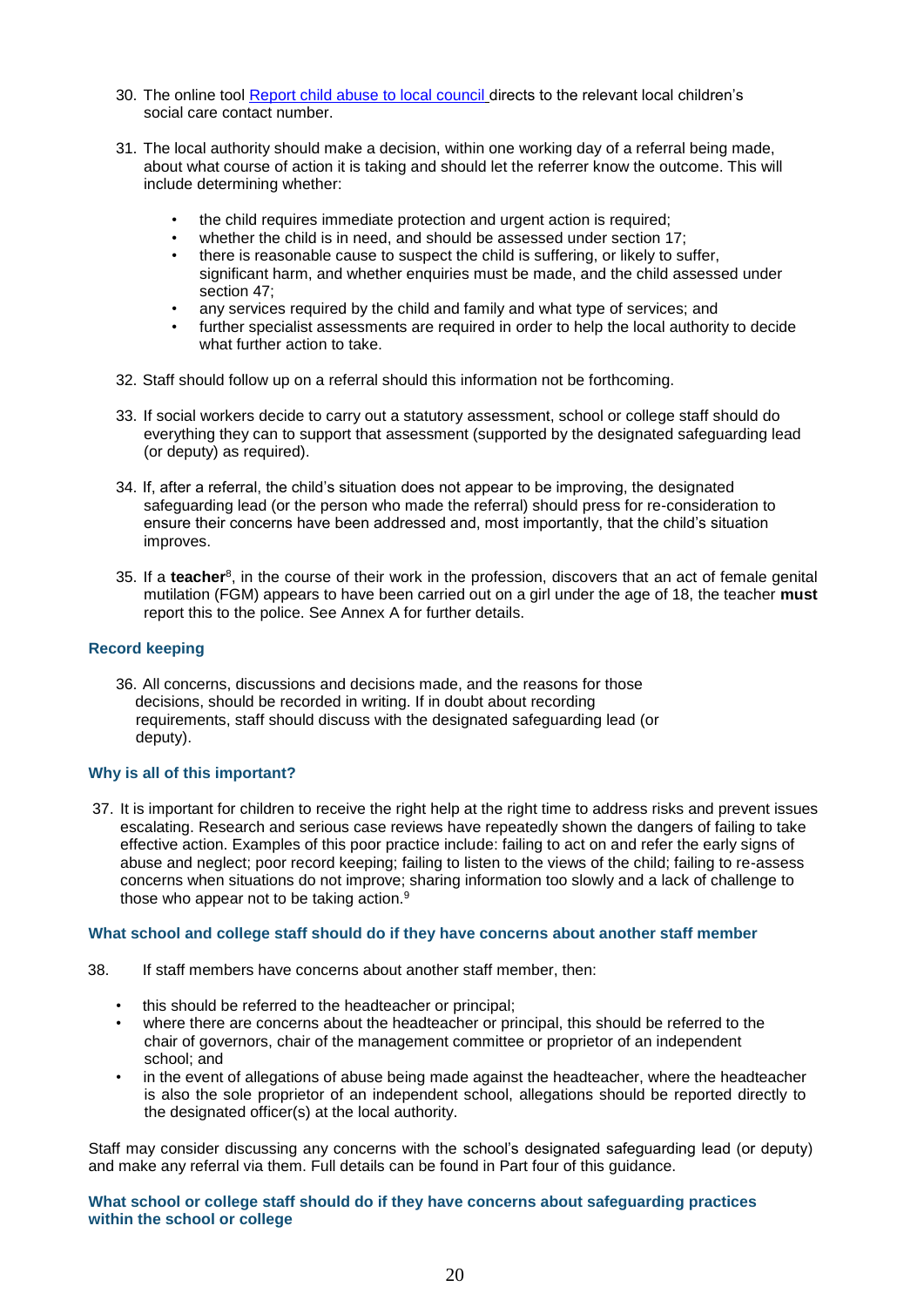39. All staff and volunteers should feel able to raise concerns about poor or unsafe practice and potential failures in the school or college's safeguarding regime and know that such concerns will be taken seriously by the senior leadership team.

40. Appropriate whistleblowing procedures, which are suitably reflected in staff training and staff behaviour policies, should be in place for such concerns to be raised with the school or college's senior leadership team.

2 Detailed information on early help can be found i[n Chapter 1 of Working together to safeguard](https://www.gov.uk/government/publications/working-together-to-safeguard-children--2)  [c](https://www.gov.uk/government/publications/working-together-to-safeguard-children--2)hildren.

3 [The Teache](https://www.gov.uk/government/publications/teachers-standards)rs' Standards apply to: trainees working towards QTS; all teachers completing their statutory induction period (newly qualified teachers [NQTs]); and teachers in maintained schools, including maintained special schools, who are subject to the Education (School Teachers' Appraisal) (England) Regulations 2012.

4 Detailed information on statutory assessments can be found in Chapter 1 of Working together to [safeguard c](https://www.gov.uk/government/publications/working-together-to-safeguard-children--2)hildren.

Local agencies including the three safeguarding partners should work together to put processes in place for the effective assessment of the needs of individual children who may benefit from early help services. Further information on early help assessments, provision of early help services and accessing services is in Cha[pter 1 of Working to](https://www.gov.uk/government/publications/working-together-to-safeguard-children--2)gether [to safeguard c](https://www.gov.uk/government/publications/working-together-to-safeguard-children--2)hildren.

6 Local authority children's social care has the responsibility for clarifying the process for referrals (Chapt[er one of Working together to safeguard c](https://www.gov.uk/government/publications/working-together-to-safeguard-children--2)hildren).

7 [Chapter 1 of Working together to safeg](https://www.gov.uk/government/publications/working-together-to-safeguard-children--2)uard children.

8 Under Section 5B(11)(a) of the Female Genital Mutilation Act 2003, "teacher" means, in relation to England, a person within section 141A(1) of the Education Act 2002 (persons employed or engaged to carry out teaching work at schools and other institutions in England).

9 An analysis of serious case reviews can be found at [Serious case reviews, 2011 to 2014.](https://www.gov.uk/government/publications/analysis-of-serious-case-reviews-2011-to-2014)

10 Alternatively, staff can write to: National Society for the Prevention of Cruelty to Children (NSPCC), Weston House, Curtain, Road, London EC2A 3N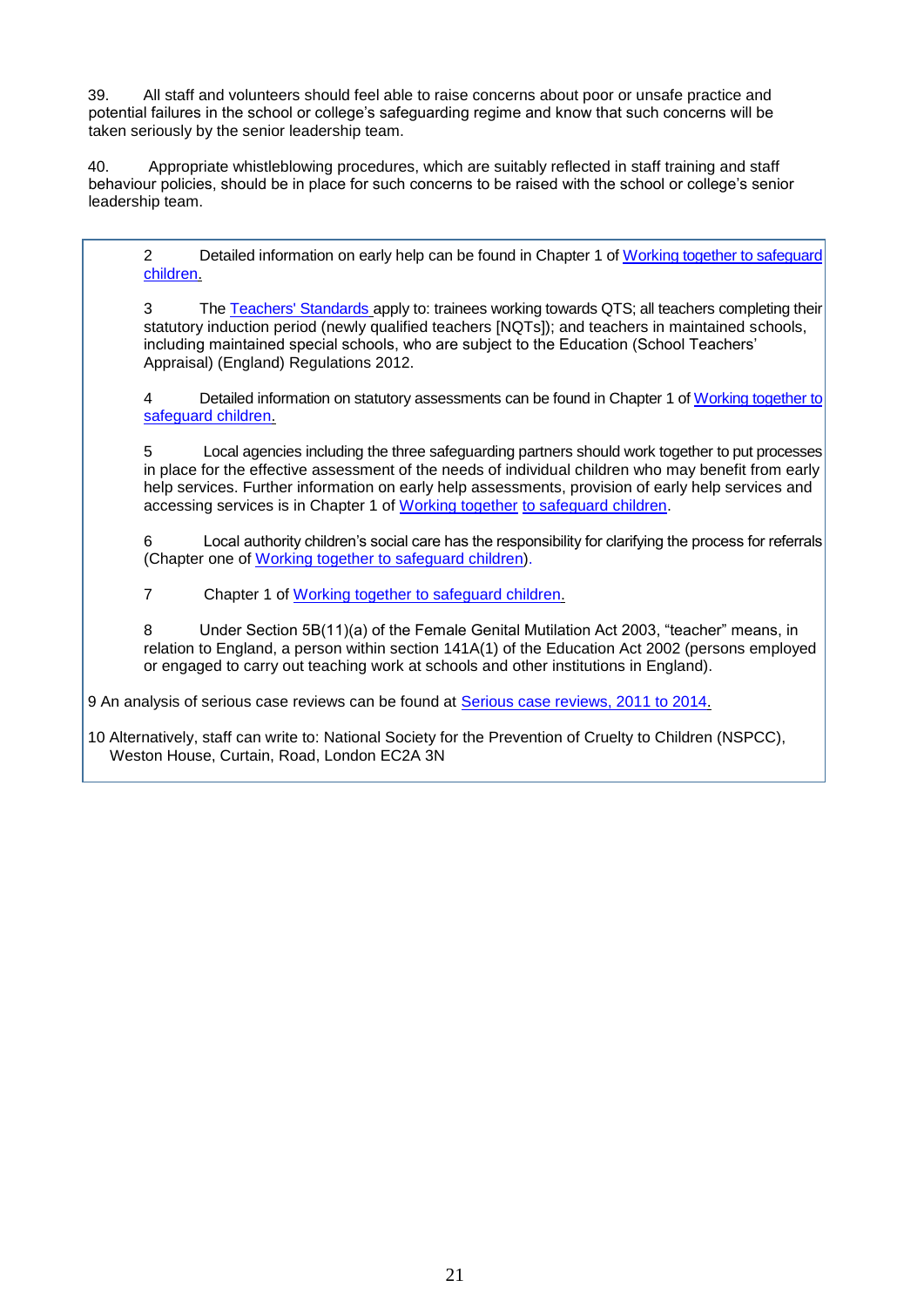## **APPENDIX B Legislation, Statutory Guidance & Ofsted Framework**

- Keeping Children Safe in Education' latest update, currently September 2016
- Ofsted Section 5 Inspection Framework for Schools, August 2016
- Inspecting Safeguarding in Early Years, Schools & Skills Settings' August 2016
- 'Working Together to Safeguard Children', July 2018
- Prevent Duty, Section 26 Counter Terrorism & Security Act 2015
- FGM Duty, Multi-agency Statutory Guidance on FGM April 2016, Section 74 Serious Crime Act 2015
- Serious Case Reviews & Domestic Homicide Reviews (SCRs & DHRs)
- DFE Statutory Policies for Schools, Sept 2014,
- DFE Children Missing Education, Stat Guidance, Sept 2016
- DFE Designated Teacher for LAC Guidance, Nov 2009
- DFE Supervision of Regulated Activity, Jan 2013
- Alternative Provision, Stat guidance, Jan 2013
- Teachers' Standards, updated June 2013
- Governors' Handbook, Jan 2017
- 'Listening to & involving children & young people', stat guidance, Jan 2014
- Health & Safety Legislation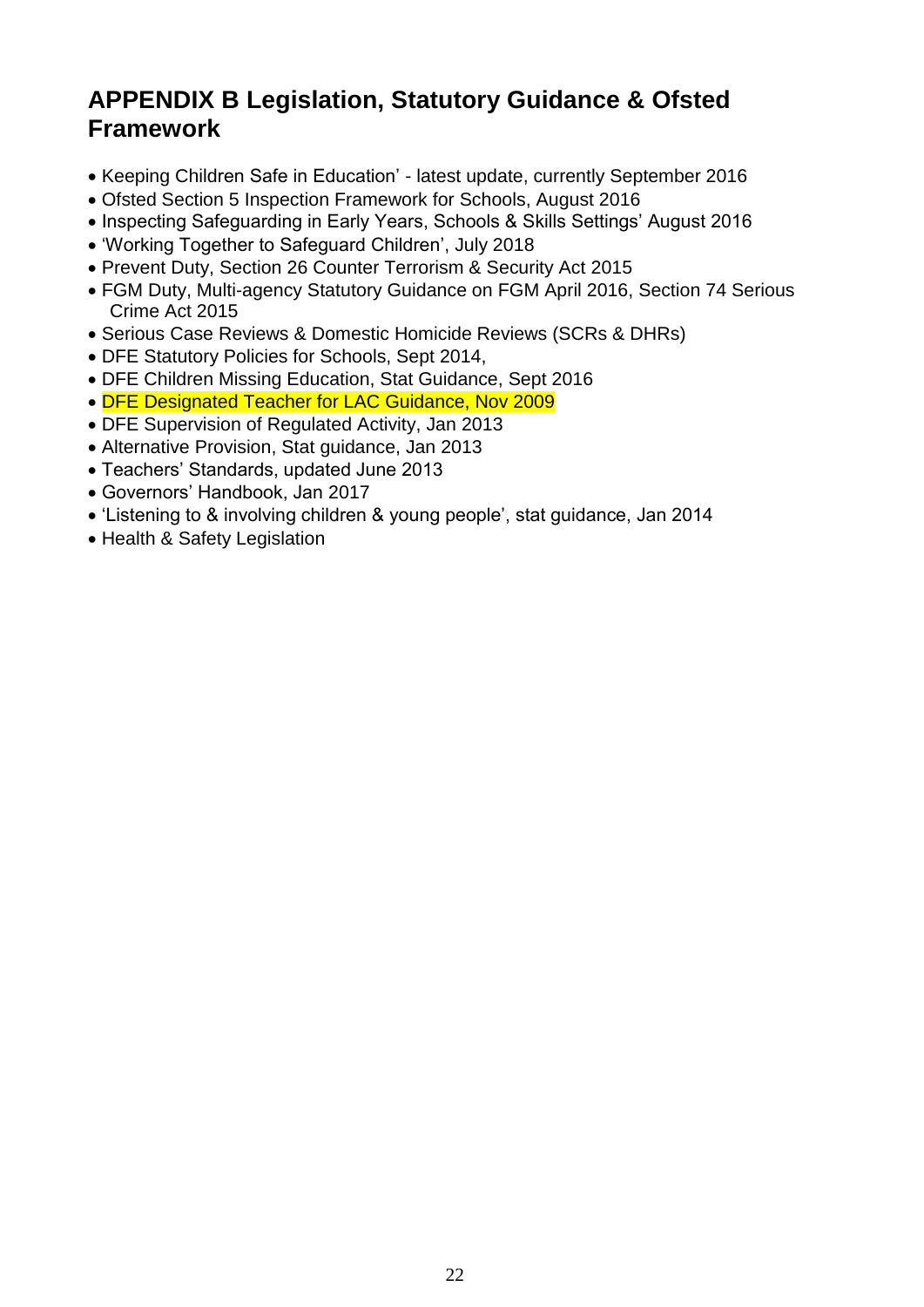## <span id="page-22-0"></span>**APPENDIX C - Non-Statutory Guidance**

- DFE 'What to do if you are worried a child is being abused Advice for Practitioners['](https://www.gov.uk/government/publications/what-to-do-if-youre-worried-a-child-is-being-abused--2)
- 'Safer Working Practices', Safer Recruitment Consortium, Oct 2015
- DFE National Standards of Excellence for Headteachers, Jan 2015
- DFE 'Use of Reasonable Force in Schools', July 2013
- United Nations Convention on the Rights of the Child, Article 2,3 6 & 12
- NSPCC Whistleblowing Advice line

### **APPENDIX D - MCC & MSCB Policies, Procedures & Guidance**

- MSCB Website:-
- MSCB Policies
- MSCB Multi-agency Levels of Need & Response Framework, April 2015
- Safeguarding Concerns, Guidance & Proformas
- MSCB LADO Referral Process
- MSCB Learning From Serious Case Reviews
	- Help & Support Manchester Website:
	- Early Help Strategy, Guidance, Assessments & Referrals
	- Signs of Safety Strategy, Guidance & Resources

### **APPENDIX E - Links to Other Relevant School/EY Setting/College Polices/Procedures**

- Health and Safety
- Physical Interventions/Restraint
- Work Experience and Extended work placements
- Sex and Relationships Education
- Equal Opportunities
- E-Safety
- Extended Schools Activities
- Behaviour Management including fixed and short term exclusions
- Trips and Visit
- Special Educational Needs
- Toileting and Intimate Care
- Disability Discrimination
- Looked After Children
- Anti-bullying
- Administration of Medicines
- Letting to external organisations
- External visitors/speakers

### **APPENDIX F - Other Relevant Education Department Policies/Guidance**